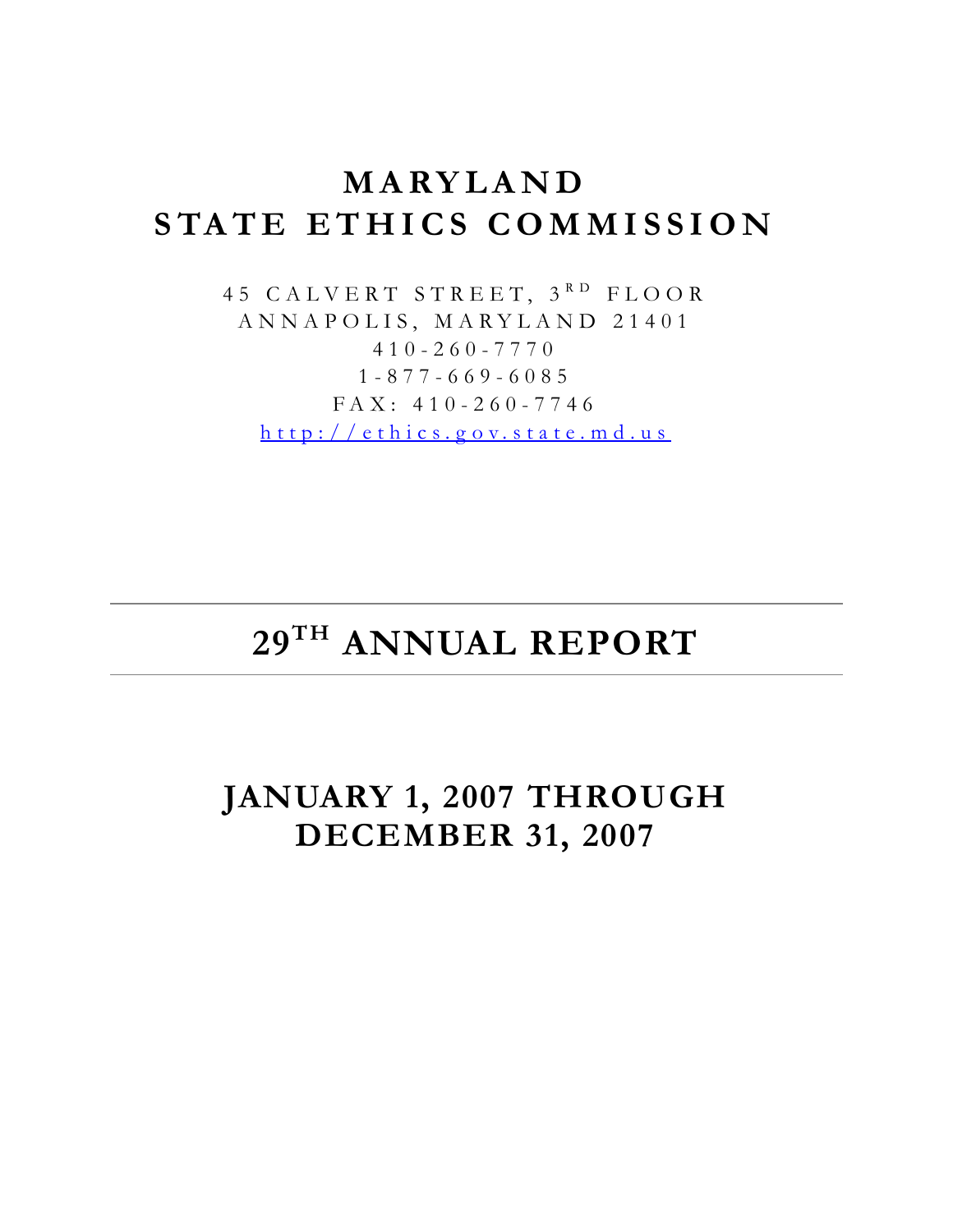#### **OVERVIEW**

The State Ethics Commission met in regular session 9 times during Calendar Year 2007 and considered issues related to all areas of its statutory mandate: financial disclosure, conflict of interest, lobbyist disclosure and conduct restrictions, local government ethics laws, school board ethics regulations, advisory opinions, enforcement matters, employee training, lobbyist training and public information activities. It also met one time for the expressed purpose of long term planning, at which meeting no other issues were considered.

The State Ethics Commission, as directed in State Government Article § 15-205, administers the provisions of the Public Ethics Law; prescribes and provides forms for each document required by the Public Ethics Law; retains as a public record each document filed with the Commission for at least four years after receipt; periodically reviews the adequacy of public ethics laws; reviews each statement and report filed in accordance with the Public Ethics Law and notifies officials and employees of any omissions or deficiencies; and publishes and makes available to persons subject to the Public Ethics Law, information that explains the provisions of the Law, the duties imposed by it, and the means for enforcing it.

The Commission compiled by March 1, 2007, a list of entities doing business with the State during the preceding calendar year and made this information available to individuals required to file annual financial disclosure statements. It also provided training courses for public officials and for regulated lobbyists; and submitted to the General Assembly an annual report on its activities for calendar year 2006.

During calendar year 2007, the Commission continued to encourage officials and employees to file his or her annual financial disclosure statement electronically. During 2007, 9,624 statements were filed electronically by officials and employees. This represented approximately 71% of the 12,922 required to file.

Additionally, in 2007 the Commission made all lobbying registrations, activity reports, and special event reports available electronically. Lobbying registrations, event reports and activity reports were either submitted electronically or electronically inputted by Commission staff, and available to the public electronically from the Commission's website, [http://ethics.gov.state.md.us](https://ethics.gov.state.md.us/).

The Commission staff continued to place substantial emphasis on the training for public officials and employees and regulated lobbyists. Commission staff continued to focus on providing training to smaller groups of employees at their particular agencies in 2007. This permitted the training to address the specific ethical issues confronted by State employees and public officials in their particular service to the public. During calendar year 2007, the Commission conducted 23 general ethics training programs for agencies, boards and commissions, attended by 1,100 State employees and public officials, focusing on conflicts of interest and the electronic filing process for financial disclosure statements. In addition, the Commission staff conducted 13 additional training sessions addressing conflicts of interest, electronic filing and procurement attended by an additional 390 members of public and special interest groups, bringing total number of individuals who attended general ethics and conflicts of interest training to 1,490. The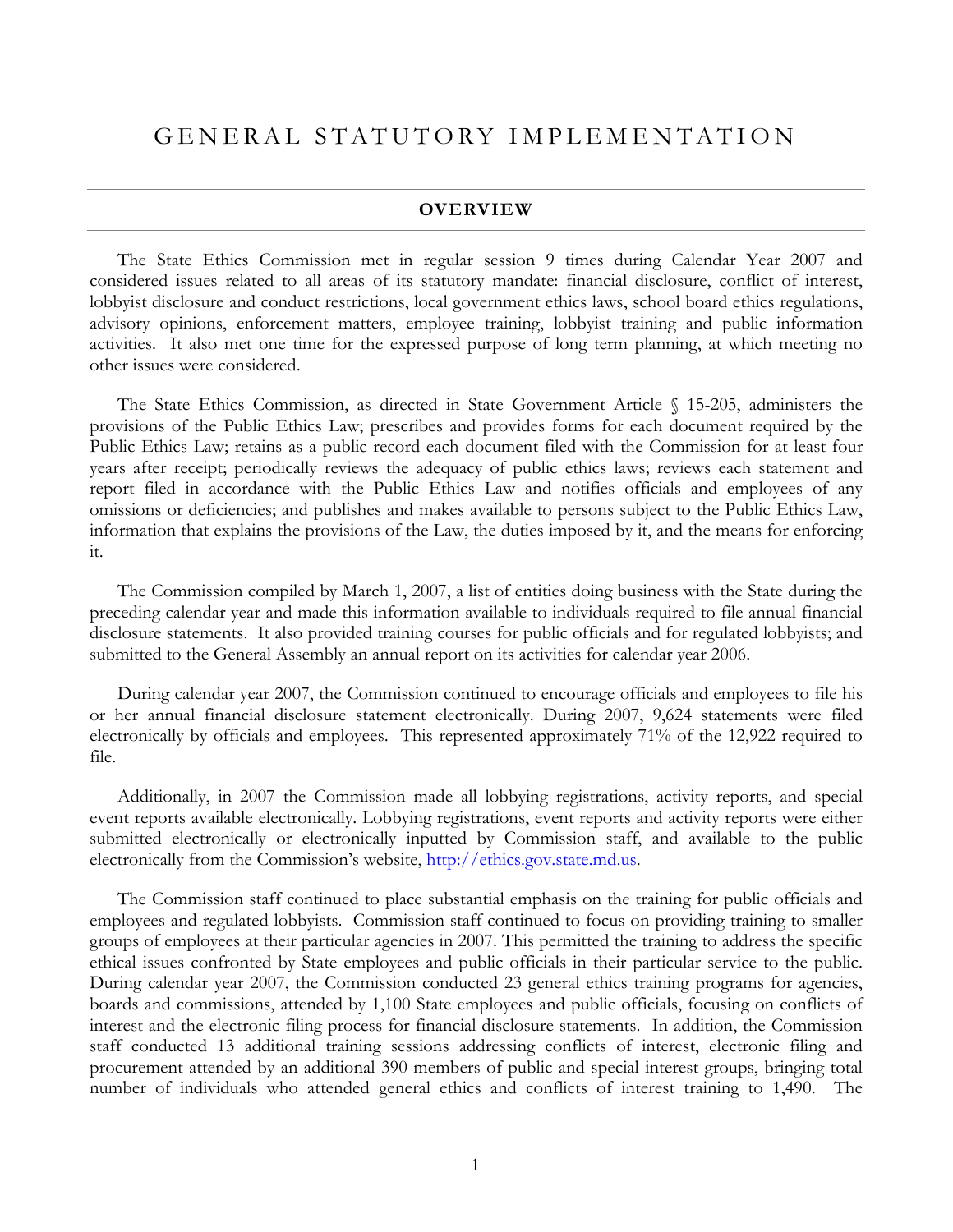Commission staff also conducted 25 lobbying training programs, attended by 346 regulated lobbyists pursuant to Public Ethics Law § 15-205(e). The lobbying programs focused on electronic filing and the general lobbying conduct prohibitions in the Law, and reporting requirements.

In June 2003, the Commission conducted a complaint hearing on charges of lobbying violations by lobbyist Bruce C. Bereano. The Commission issued its decision and public order on June 30, 2003, finding a violation of § 15-713(1) for being engaged for lobbying purposes for contingent compensation. On December 28, 2004, the Honorable Raymond Kane of the Howard County Circuit Court, in case No. 13- C-03-057038, upheld the Commission's decision and sanction of a 10-month suspension of Mr. Bereano's lobbying registrations. Mr. Bereano's appeal of Judge Kane's decision was heard in the Court of Special Appeals on November 9, 2005. On November 9, 2006, the Court of Special Appeals upheld Judge Kane's decision. On December 8, 2006, Mr. Bereano filed for reconsideration, and on December 29, 2006. On April 29, 2007, the Court of Special Appeals issued it order denying the reconsideration and re-issued its November 9, 2006 Opinion. The Court of Appeals subsequently granted Mr. Bereano's Petition for Writ of Certiorari. The case was argued before the Court of Appeals on October 2, 2007 and was pending at the close of the calendar year.

At the end of June, 2007, Julian L. Lapides stepped down as Chairman of the Commission. Robert F. Scholz was elected by the members to serve as Chairman for the year beginning July 1, 2007. Suzanne S. Fox retired as the Executive Director of the Commission on June 30, 2007. After a significant search and recruitment, Robert A. Hahn was selected to replace Ms. Fox. Mr. Hahn had over twenty-five years experience with the Commission as Staff Counsel and General Counsel. Jennifer Allgair, the Commission's Assistant General Counsel, who also had experience as Staff Counsel, was selected by the Commission to replace Mr. Hahn as General Counsel. In September, Dea W. Daly was hired as the Assistant General Counsel. Ms. Daly had 9 years experience as a Policy Analyst at the Department of Legislative Services and two years in private practice. At the same time, William J. Colquhoun was hired as Staff Counsel. Mr. Colquhoun joined the Commission staff after six years in private practice of law in Anne Arundel County. In December 2007, Ms. Jacqueline Cales, the Legal Assistant to the Staff Counsel resigned to accept a position with the United States District Court in Greenbelt. Her position was vacant at the end of the year.

The Fiscal Year 2008 budget was approved for General Funds of \$638,278 and Special Funds of \$263,588, for a total appropriate of \$901,866. The Commission submitted a budget amendment which was approved by the Department of Budget & Management and the General Assembly budget committees that allowed the Commission an additional position and a half. The full time position was to be a compliance officer to address the concerns in the 2006 Office of Legislative Audits performance audit regarding the timely filing of financial disclosure statements by persons required to file disclosure. The budget amendment also allowed for enhancements to both the financial disclosure and lobbying electronic filing systems.

#### **ADVICE ACTIVITIES**

The Maryland Public Ethics Law §§ 15-301 through 15-303 provides that the State Ethics Commission may issue formal advisory opinions in response to requests from officials, employees, lobbyists, and others who are subject to the Ethics Law. Formal opinions generally follow an appearance before the Commission by the requestor, are published in the Maryland Register, and are accessible electronically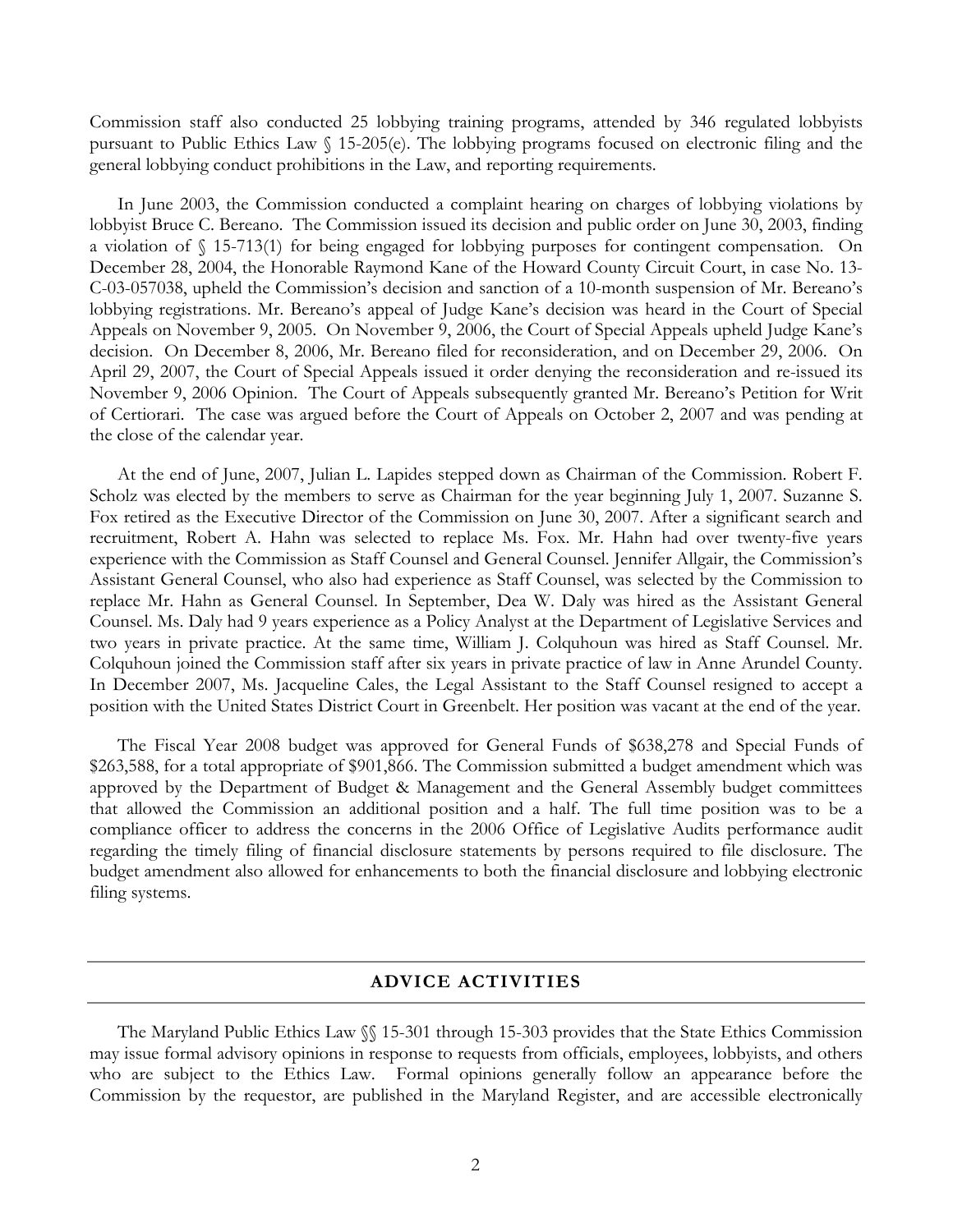through State Documents in COMAR Title 19A. The Commission's regulations, COMAR 19A.01.02.05, also permit the staff and the Commission to provide informal advice. Informal advice generally results in a letter or email to the requestor referencing prior formal and informal Commission opinions addressing similar facts and issues.

The State Ethics Commission is responsible for interpreting the Public Ethics Law. In late 1979, when the Commission was established, most advice requests resulted in published formal opinions. During its first five years of operation, the Commission issued a total of 205 formal opinions, and during the next five years, another 128 formal opinions were issued. As a result, there is a large body of published opinions available to the Commission staff providing guidance in response to advice requests. During its twenty-nine years in existence, the Commission has issued a total of 496 formal opinions. During the past five years the number of formal opinions has decreased while informal reviews and letter advice have increased. A major factor reducing the need for formal Commission opinions is the large number of existing opinions that provide guidance to the staff in responding to requests for informal advice, thus expediting the advice process.

During calendar year 2007, the Commission issued 5 formal published opinions. The first opinion (Opinion No. 07-01) was the result of a request of an employee of the PenMar Development Corporation ("PMDC") regarding the application of the post-employment provisions of the Ethics Law to his possible future employment with a publicly traded real estate development trust that purchased Ft. Richie from PDMC. The opinion discussed the definitions of key terms within the post-employment provisions and factors used to evaluate post-employment matters, as developed in past Commission opinions. The Commission concluded that the Requestor's proposed employment with the development trust was prohibited by the post-employment provisions of the Ethics Law.

In Opinion No. 07-02, the Commission granted an exception under § 15-501 of the Ethics Law to an employee of State Highway Administration to allow the employee to participate in matters involving the Intercounty Connector ("ICC") design-build contracts, procurement reviews and design reviews in which a consulting company that employed the employee's brother may be a subcontractor on an ICC proposal team. The Commission set forth guidelines in the opinion to allow the employee to participate in some matters, but directed the agency to reassign other matters directly involving the consulting company to another employee.

In Opinion No. 07-03, the Commission provided advice to an elected official of the Executive Department regarding the application of the provisions of the Ethics Law to his and his wife's interest in becoming foster parents through the Maryland Department of Human Resources' ("DHR") foster care program. The Commission advised that the Ethics Law did not prohibit the official from becoming a foster parent or participating in the program. However, the Ethics Law would restrict his participation in certain official government matters related to the foster care program. The Commission also provided advice regarding the application of the prestige of office provision to this request.

The Commission, by Opinion No. 07-04, advised a Family Services Caseworker at a local Department of Social Services ("DSS") that she could continue her secondary employment as a psychiatric unit technician with a hospital located in the same county as her State employer. The Commission granted an exception to allow the secondary employment pursuant to § 15-502 of the Ethics Law and the Commission's Exception to Outside Employment Prohibition Regulations at COMAR 19A.02.01.03.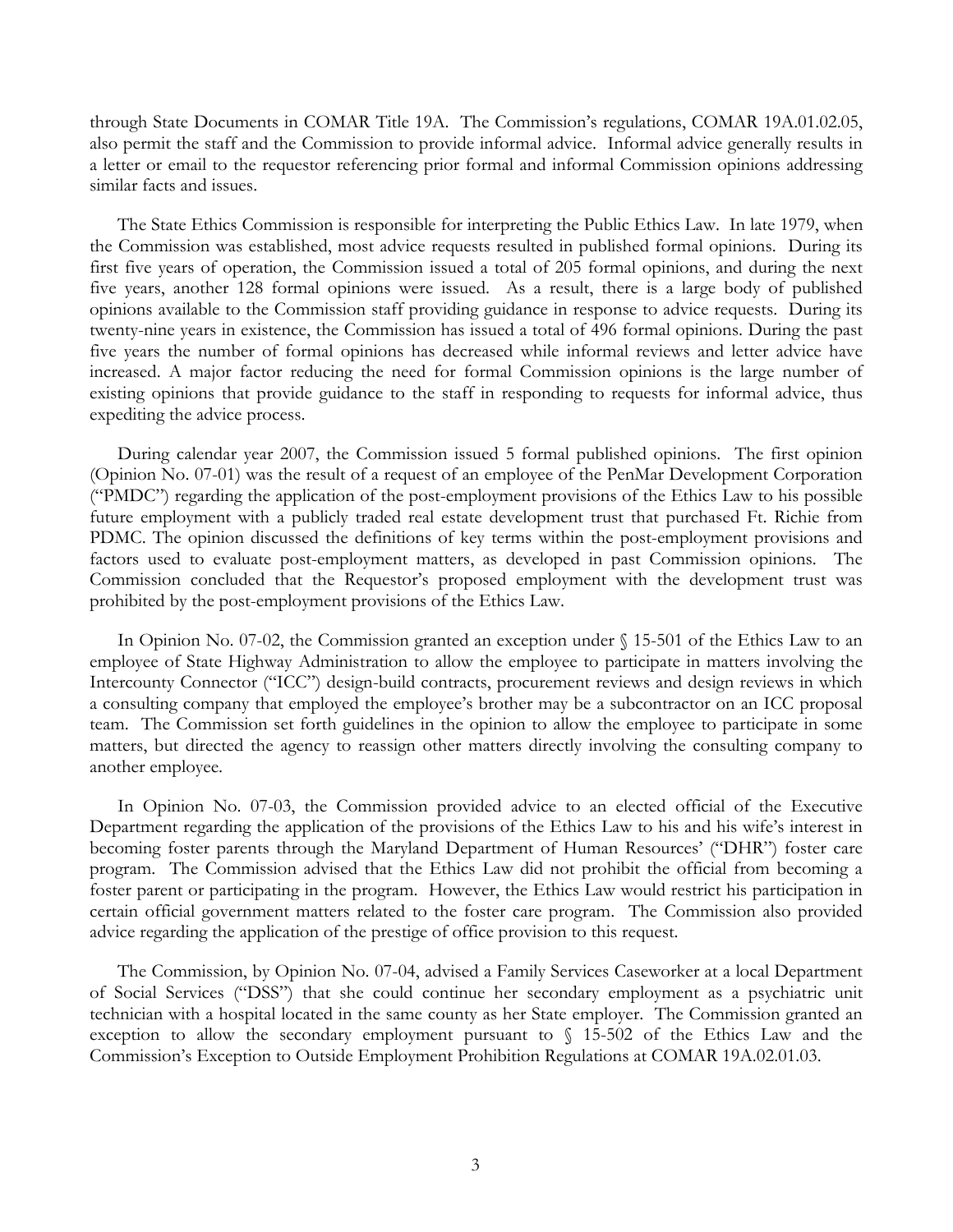Finally, in Opinion No. 07-05, the Commission granted an exception to allow secondary employment to another employee of a local DSS pursuant to  $\sqrt{15-502}$  of the Ethics Law and the Commission's Exception to Outside Employment Prohibition Regulations at COMAR 19A.02.01.03. The DSS employee involved in this opinion proposed secondary employment as a contractual social worker with a private adoption agency that facilitates international adoptions, which is subject to the regulatory authority of her State agency.

The Commission's informal docket, initiated in 2002, logs requests for advice resulting in informal advice from the staff or Commission. The log may include telephone advice or responses to routine questions from individuals who either call, email or walk into the office for advice. The Commission and its staff provided informal advice in the following subject areas during calendar years 2005 through 2007:

| <b>SUBJECT MATTER OF THE ADVICE</b>          | 2007 | 2006 | 2005     |
|----------------------------------------------|------|------|----------|
| Lobbying Registration, Reporting and Conduct | 6    | 5    | $\Omega$ |
| Secondary employment Advice                  | 121  | 110  | 121      |
| Participation Advice                         | 19   | 15   | 21       |
| <b>Procurement Restrictions</b>              | 10   | 8    | 15       |
| Post-Employment Advice                       | 30   | 17   | 23       |
| <b>Gift Questions</b>                        | 35   | 17   | 22       |
| Other                                        | 19   | 28   | 40       |
| Total                                        | 240  | 200  | 251      |

The number of informal matters increased in 2007 compared to 2006. Many of these matters dealt with State employees seeking outside or secondary employment. The 121 informal secondary employment requests considered in 2007 arose from the following Departments and agencies:

| <b>DEPARTMENT</b>                       | 2007           | 2006 | <b>2005</b> |
|-----------------------------------------|----------------|------|-------------|
| Department of Human Resources           | 31             | 45   | 33          |
| Department of Health and Mental Hygiene | 21             | 18   | 30          |
| Department of Transportation            | Q              | 5    | 13          |
| <b>Executive Department</b>             | $\overline{4}$ |      |             |
| Department of Agriculture               | 4              |      |             |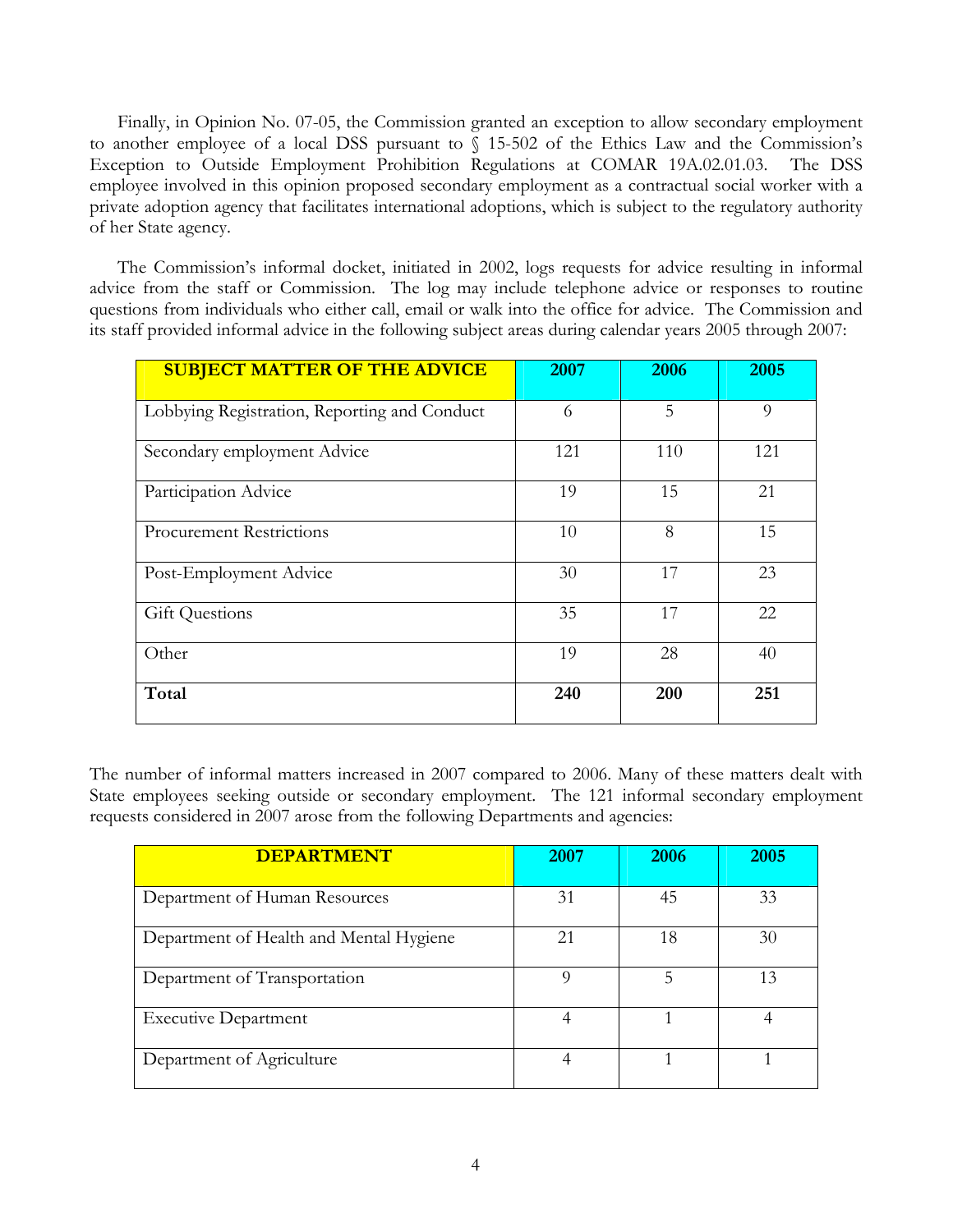| <b>DEPARTMENT</b>                              | 2007                        | 2006                          | 2005 |
|------------------------------------------------|-----------------------------|-------------------------------|------|
| University System of Maryland                  | 4                           |                               |      |
| Dept. of Public Safety & Correctional Services | $\mathcal{D}_{\mathcal{L}}$ | $\mathfrak{D}_{\mathfrak{p}}$ |      |
| Department of Natural Resources                |                             |                               |      |
| Other Agencies/Departments                     | 42                          | 36                            | 25   |
| Totals                                         | 121                         | 110                           | 121  |

The 42 "other agency" secondary employment requests arose from 22 different State agencies. The Department of Labor, Licensing, & Regulation submitted 5 secondary employment requests. The Department of Business and Economic Development presented 5 requests. The remaining 20 agencies presented 32 requests. During calendar year 2007, the Commission's Executive Director, General Counsel, Staff Counsel, and Assistant Counsel responded to more than 1941 phone inquiries.

#### **UNIVERSITY OF MARYLAND PUBLIC-PRIVATE PARTNERSHIP EXEMPTIONS**

In 1990, the General Assembly enacted legislation allowing the University System of Maryland (USM) to grant to university faculty certain exemptions from the conflict of interest provisions of the Public Ethics Law. The exemptions were for "sponsored research and development" activities. Sponsored research and development was defined in the law as an "agreement to engage in basic or applied research or development at a public senior higher education institution, and includes transferring university-owned technology or providing services by a faculty member to entities engaged in sponsored research or development." Faculty members were not fully exempted from all Public Ethics Law requirements, and public disclosure of the interest or secondary employment was required. The institution granting the exemption was required to maintain the exemption as a public record and to file a copy with the State Ethics Commission.

In 1996, the General Assembly enacted the Public-Private Partnership Act. This law expanded the exemptions beyond faculty to include vice-presidents and presidents of institutions as well as the chancellor and vice-chancellors of the USM. The legislation also broadened the exemption from the conflict of interest provisions to include USM officials, faculty members, and employees. The USM Board of Regents and the USM institutions adopted procedures pursuant to § 15-523 to allow the conflict of interest exemptions. The USM Board of Regents and seven of the affiliated institutions adopted policies, and the Commission's authority was limited to comment on the policy's conformity to Public-Private Partnership Act. The definition of "sponsored research" was expanded to include "participation in State economic development activities."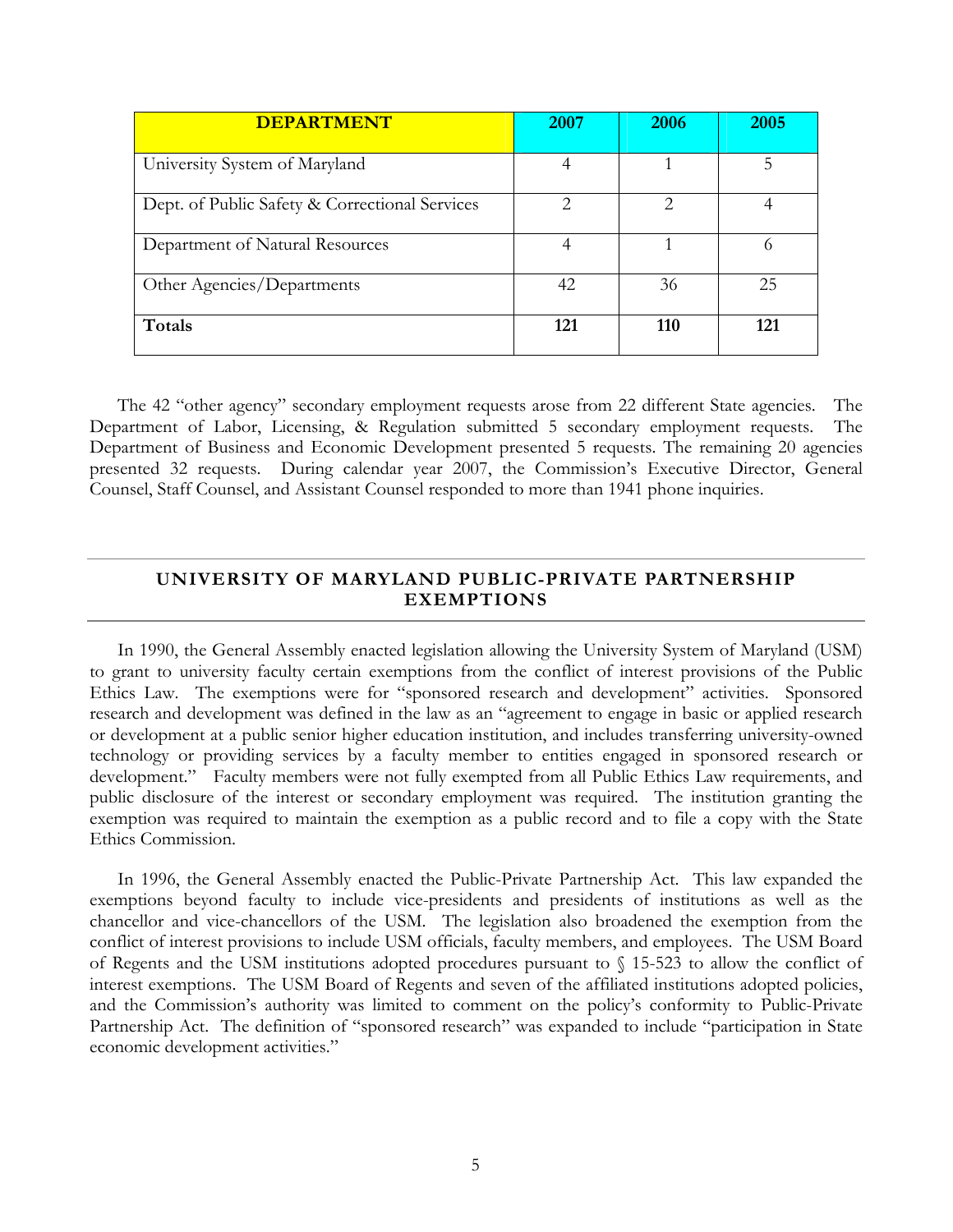The records filed by the institutions with the Commission reflect a total of 141 faculty exemptions granted by the university presidents between 1996 and 2006, including exemptions at the University of Baltimore (UMB), the University of Maryland at Baltimore County (UMBC), the University of Maryland Biotechnology Institute (UMBI), the University of Maryland Center for Environmental Science (UMCES), and the University of Maryland College Park (UMCP). During calendar year 2007, USM institutions reported to the Commission an additional 45 individual faculty members exemptions. The University of Maryland, Baltimore reported one exemption to the Commission in 2007 that was actually for calendar year 2006 and had been overlooked. The exemptions were from the following institutions:

| <b>INSTITUTION</b>                                      | Number of<br><b>Exemptions</b> |
|---------------------------------------------------------|--------------------------------|
| University of Maryland, Biotechnology Institute         |                                |
| University of Maryland Center for Environmental Science | 3                              |
| University of Maryland, College Park                    | 24                             |
| University of Maryland, Baltimore                       | 14                             |
| University of Maryland, Baltimore County                | 3                              |
| <b>TOTAL FACULTY EXEMPTIONS</b>                         | 45                             |

In some instances the individual faculty member had more than one interest exempted.

#### **FINANCIAL DISCLOSURE**

The financial disclosure program continued to identify those required to file, provide technical assistance to filers, and monitor compliance with the Law. In accordance with Public Ethics Law § 15- 103, the Commission reviewed a large number of requests by various agencies to add or delete positions from the financial disclosure filing list, along with an extensive review of some outdated listings, the net result was an increase in the number of filers from approximately 12,445 in 2006 to 12,922 in 2007.

Pursuant to Public Ethics Law §§ 15-103 and 15-209, the Commission made decisions regarding the status of newly created boards and commissions as "executive units" and forwarded them to the Department of Budget and Management for its concurrence. The Commission also considered and acted upon requests by a number of boards and commissions for exemption from the requirement to file financial disclosure statements. In recent years, the Commission has seen a substantial increase in the number of boards, commissions, task forces, and technical advisory groups created by the General Assembly.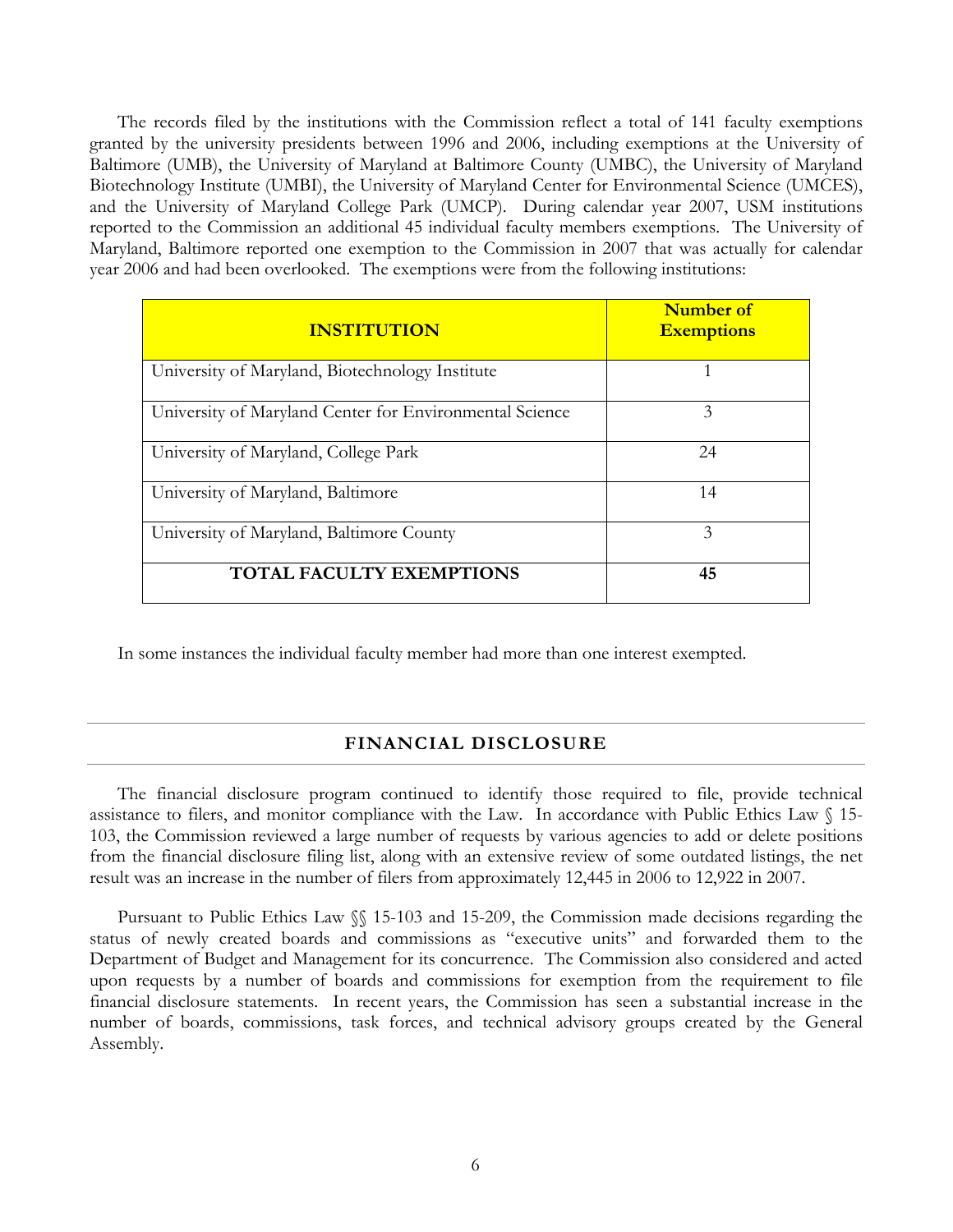Individuals who are public officials only as the result of their participation on boards or commissions are required to file a limited financial disclosure statement (Form #2). Legislators are required to file a more extensive disclosure statement (Form #19). The Commission staff conducts compliance reviews of financial disclosure statements and notifies filers of identifiable errors or omissions, and it pursues enforcement actions against those who fail to file. During 2007, the Commission staff reviewed more than 2,800 financial disclosure statements for reporting year 2006.

In 1999, the Legislature, in  $\binom{15-602}{d}$  mandated that the Commission develop and implement a process by which filers would be able to file their financial disclosure statements electronically, at no additional cost to the filer. It was not until FY 2005 that the Commission was able to obtain funding sufficient to develop electronic filing. With the appropriated funds we were able to secure the services of a technology contractor, and we were able to implement electronic filing through a secure web site, [https://efds.ethics.state.md.us](https://efds.ethics.state.md.us/). The Commission was hopeful that 20 to 25% of the filers would opt to file electronically the first year and 25 to 40% the second year and both the Commission and staff were gratified to note that more than 9,000 forms were filed electronically in 2007. The Commission continues to work with the technology contractor to improve the process for filing, review and notification.

In order to create a user friendly and less intrusive form, the electronic filing system uses a survey process of question and answer that leads the filer through each schedule of the form. Additionally, the electronic system provides the filer with access to the previous year's statement so that he or she can make the required changes for the current year with the benefit of working from the previous year's information. The feedback from filers has been overwhelmingly positive.

The electronic administrative tool permits the staff to review electronically submitted statements, compare them to previously electronically filed statements, send email notification to the filer of any omission or question raised by the statement and maintain a copy of that notification in the filer's electronic record. The emails become attached to the electronic file, and a record is therefore compiled of statements, inquiries and responses. The filer may also electronically file an amendment if required. Communication with filers, for the most part, was through email, which also saved the Commission substantial supply and postage costs. With full compliance with electronic filing, the Commission will be able to review the statements more efficiently, notify filers of problems earlier than in prior years, and be more efficient in the enforcement process. Full compliance with electronic filing will also reduce the Commission filing space requirements and provide a safer, more secure and more efficient way of collecting, reviewing, and maintaining financial disclosure records.

#### **LOBBYIST DISCLOSURE AND REGULATION**

In 2001, the Legislature, in § 15-709 of the Public Ethics Law, mandated the Commission to develop and implement an electronic process for regulated lobbyists to file required reports at no additional cost to the individuals who file electronically. The law also mandated that lobbying reports be made available for public review electronically. In 2005, through the procurement process, the Commission was able to contract with the Canton Group, LLC, who developed the electronic financial disclosure statement filing process, to develop an electronic reporting process for lobbyists. In working with the contractor, the Commission determined that the best approach would be to enable lobbyists to at least begin the registration process electronically, which would create a data base for each lobbyist to report the required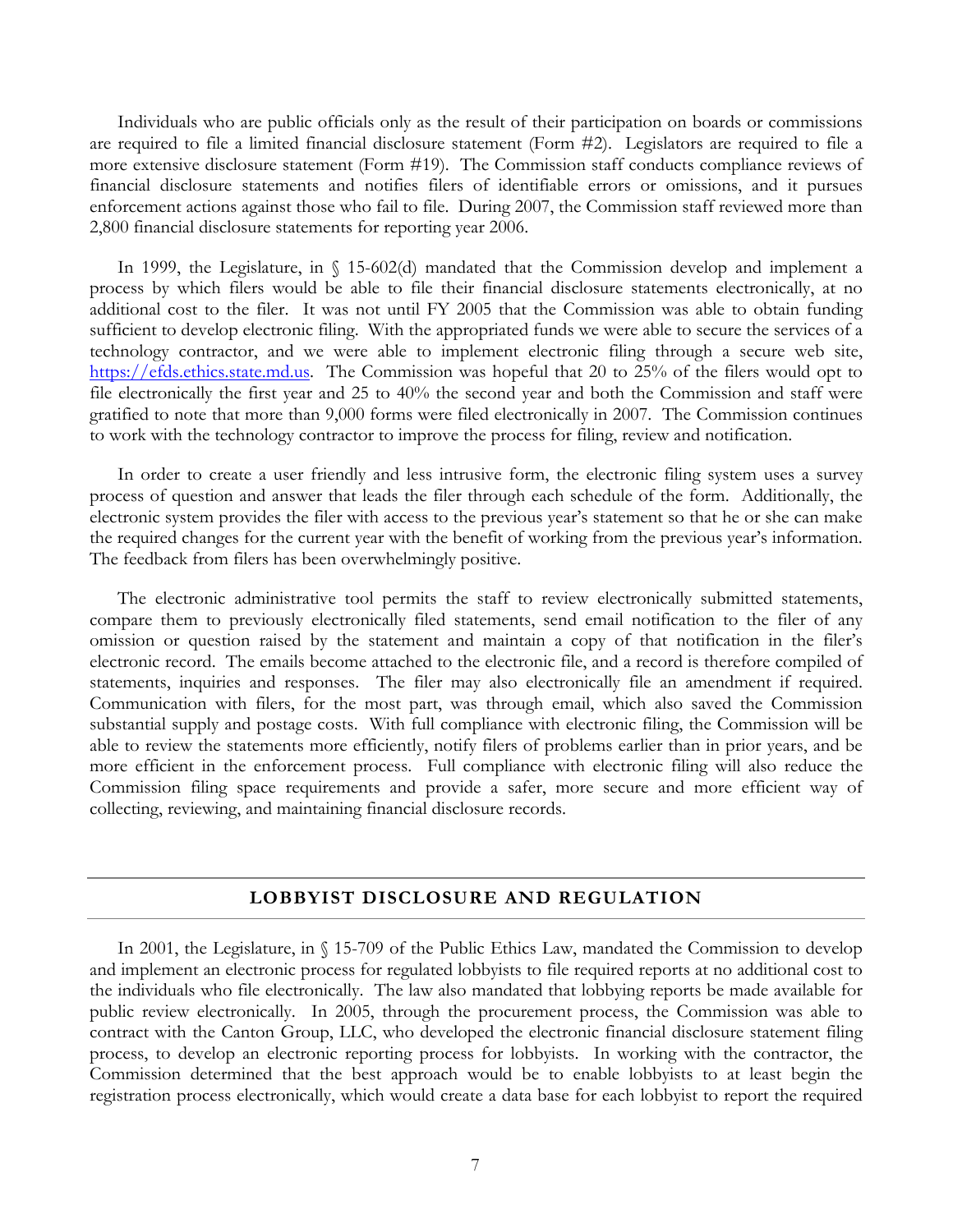information related to his or her employers. Because of the need to have original signatures for the lobbyist and the employer, and because registration requires payment to the State of Maryland of a registration fee, only part of the registration process could be electronic. The electronic portion of the registration process (providing the information related to the lobbyist and the employer, the focus of the lobbying, etc) became available to lobbying filers November 1, 2005. Lobbyists are also able to file event notifications (Form 13E), event reports (Form 13F) and Activity Reports (Form 4) electronically. The information provided electronically on the Activity Reports automatically transfers appropriate information to other required forms such as Forms # 13A, B, C, and D.

Through the Commission's web site, [http://ethics.gov.state.md.us,](http://ethics.gov.state.md.us/) the public is able to search through lobbyists or employers to gain access to the information that the Commission is required to collect. The administrative tool developed for Commission use, will enable the Commission to calculate totals required for annual reporting in a fraction of the time required in prior years when calculations had to be made by hand.

The lobbying year extends from November  $1<sup>st</sup>$  to October  $31<sup>st</sup>$  of the following year. During the lobbying year ending October 31, 2007, 2809 lobbying registrations were filed with the Commission. With those registrations, 714 lobbyists registered on behalf of 1410 employers. This represents an increase of 325 registrations from the 2,484 filed by October 31, 2006. The following expenditure data summarizes lobbying expenditures for the last three lobbying years:

| <b>EXPENDITURES BY LOBBYISTS</b>                                                                                                                                                                                                     |           |           |           |
|--------------------------------------------------------------------------------------------------------------------------------------------------------------------------------------------------------------------------------------|-----------|-----------|-----------|
| <b>Type of Expenditure</b>                                                                                                                                                                                                           | 10/31/07  | 10/31/06  | 10/31/05  |
|                                                                                                                                                                                                                                      | \$        | S         | \$        |
| B-1: Meals and beverages for officials or employees<br>or their immediate families                                                                                                                                                   | 8,977     | 21,854    | 3,202     |
| B-2: Special events, including parties, dinners,<br>athletic events, entertainment, and other functions<br>to which all members of the General Assembly,<br>either house thereof, or any standing committee<br>thereof were invited. | 2,027,679 | 1,708,993 | 2,301,493 |
| B-3: Food, lodging, and scheduled entertainment of<br>officials and employees and spouses for a meeting<br>given in return for participation in a panel or<br>speaking engagement at the meeting                                     | 28,049    | 10,434    | 13,028    |
| B-4: Food and beverages at approved legislative<br>organiza-tional meetings                                                                                                                                                          | 4,369     | 3,901     | 26,102    |
| B-5: Ticket or free admission to attend charitable,<br>cultural or political events where all members of a<br>legislative unit are invited.                                                                                          | 4,039     | 2,497     | 4,782     |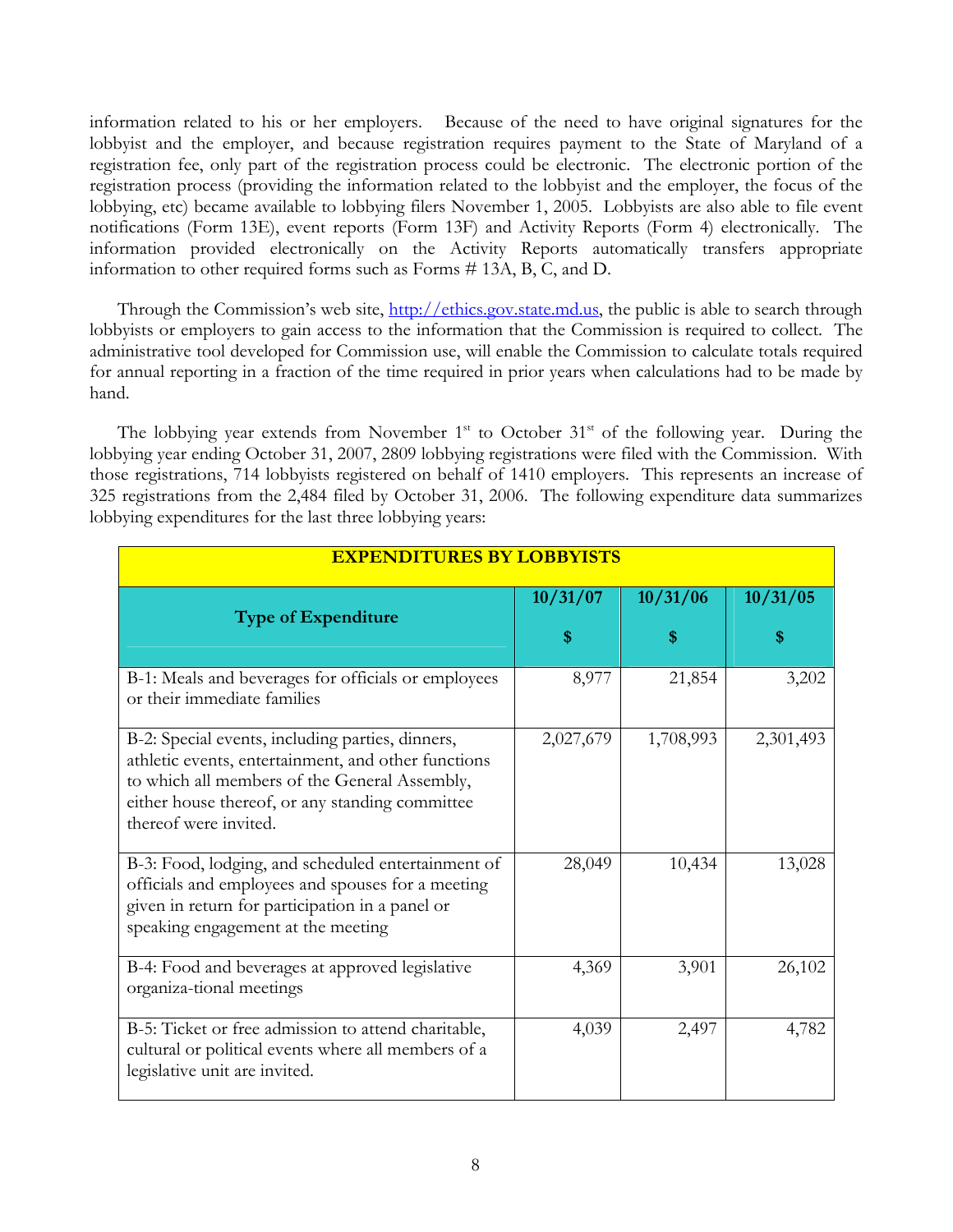| <b>EXPENDITURES BY LOBBYISTS</b>                                                                                 |              |              |              |
|------------------------------------------------------------------------------------------------------------------|--------------|--------------|--------------|
| <b>Type of Expenditure</b>                                                                                       | 10/31/07     | 10/31/06     | 10/31/05     |
|                                                                                                                  | S            | \$           | \$           |
| B-6: Gifts to or for officials or employees or their<br>immediate families (not included on B-1 through B-<br>5) | 20,142       | 23,038       | 24,931       |
| <b>SUBTOTAL OF ITEMS B1 THROUGH B6</b>                                                                           | 2,093,255    | 1,770,717    | \$2,373,538  |
| B-7: Total compensation paid to registrant (not<br>including sums reported in any other section)                 | 33,813,737   | 31,223,692   | 28,957,735   |
| B-8: Salaries, compensation and reimbursed<br>expenses for staff of the registrant                               | 1,731,315    | 1,348,450    | 1,112,595    |
| B-9: Office expenses not reported in B-5 or B-6                                                                  | 767,777      | 852,352      | 846,022      |
| B-10: Cost of professional and technical research<br>and assistance not reported in items B-5 or B-6             | 469,838      | 333,187      | 497,145      |
| B-11: Cost of publications which expressly<br>encourage persons to communicate with officials or<br>employees    | 877,720      | 742,995      | 473,243      |
| B-12: Fees and expenses paid to witnesses                                                                        | 94,703       | 165,374      | 12,620       |
| B-13: Other expenses                                                                                             | 759,405      | 648,589      | 525,331      |
| <b>TOTAL OF ITEMS B-1 THROUGH B-13</b>                                                                           | \$40,607,750 | \$37,085,356 | \$34,798,229 |

(NOTE: At the time the Annual Report was compiled, some lobbyist expenditure information may have been subject to adjustment based on staff review.)

#### **ENFORCEMENT ACTIVITIES**

The Public Ethics Law provides that any person may file a complaint with the Commission. Complaints filed with the Commission must be signed under oath and allege a violation of the Public Ethics Law by a person subject to the law. The Commission may file a complaint on its own initiative, and, at its discretion, may proceed with preliminary inquiries of potential Public Ethics Law violations.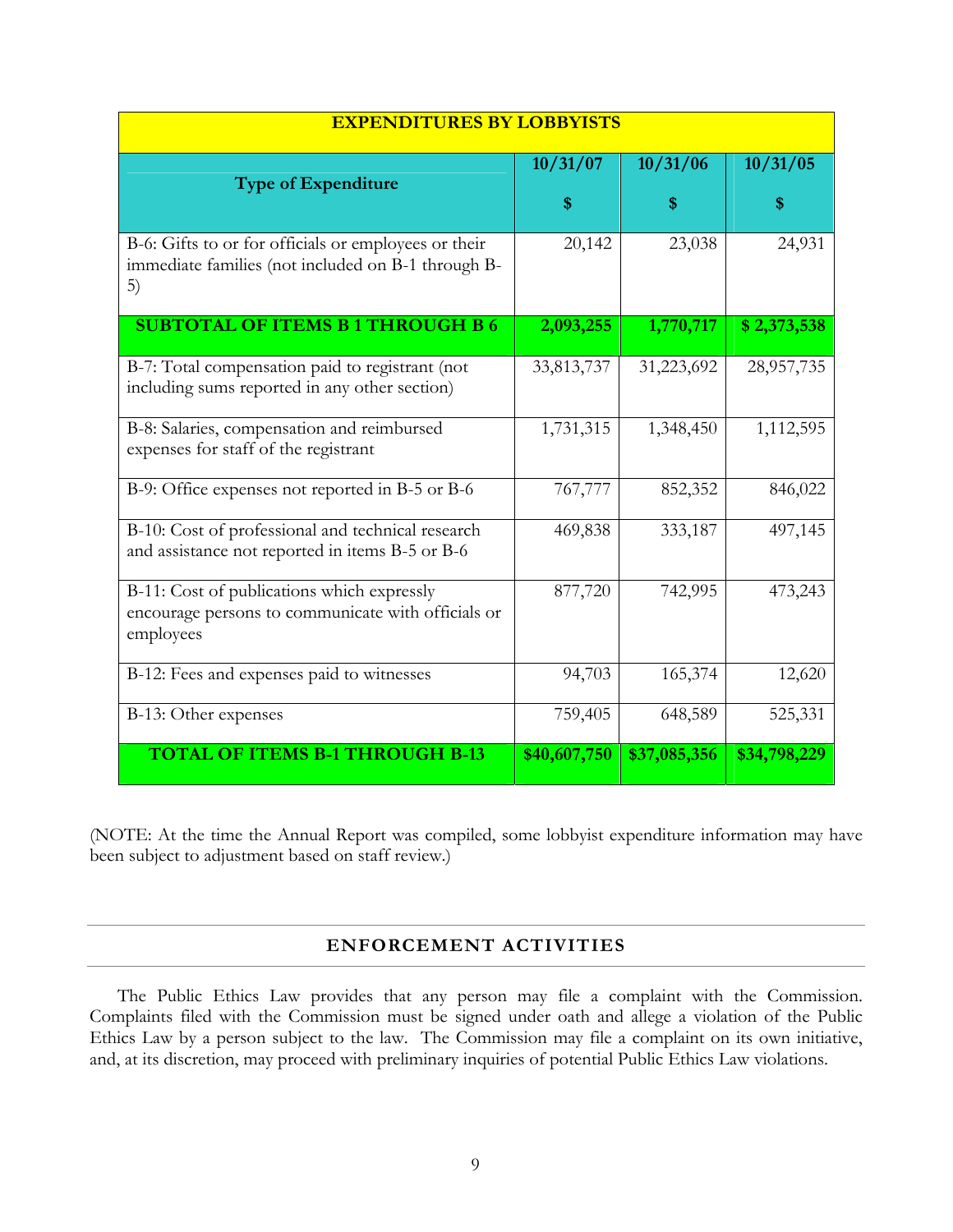The Commission enforcement procedures divide preliminary matters into two categories. All new matters are docketed as Preliminary Consideration Matters (A matters) and presented to the Commission for review to determine whether there should be any staff inquiry or followup. Preliminary Inquiry Matters (B matters) are the Preliminary Consideration Matters where the Commission has directed that the staff conduct an inquiry. In 2007, the Commission opened 68 A matters, including: 35 conflict of interest matters and 32 lobbyist matters. The Commission entered into 9 Late Filing Agreements with lobbyists during 2007, resulting in payments of \$2,320.00 to the State of Maryland. The Commission closed 55 A matters in 2007, including 2 pending matters from 2006.

The Commission opened 18 Preliminary Inquiry Matters (B matters) in 2007. All 18 B matters involved conflict of interest issues. The Commission entered into one (1) Pre Complaint Agreement with an employee of the Office of the Secretary of State regarding a conflict of interest matter during 2007, resulting in a reprimand. In 2007, the Commission closed 26 B matters, including six pending matters from 2006 and two pending matters from 2005.

In calendar year 2007, the Commission issued 31 complaints: including 28 financial disclosure matters, 2 lobbying matters and 1 conflict of interest matter. The Commission closed 14 complaints in 2007, including 1 matter from 2006. The Commission collected \$250.00 through a Stipulation of Settlement Agreement relating to the failure of an employee of the Department of Juvenile Services to timely file her financial disclosure statement.

 All enforcement payments collected through Stipulation of Settlement or Late Filing Agreements were deposited in the State's general fund and cannot be used by the Commission. The Commission collected a total of \$2570.00 in enforcement payments in 2007.

#### **LOCAL GOVERNMENT ETHICS LAWS**

The Public Ethic Law requires Maryland counties and cities to enact local laws similar to the State's Public Ethics Law. In addition to the requirement that counties and cities enact ethics laws, the General Assembly amended the Law in 1983 to require local school boards either to promulgate ethics regulations similar to the State Law or to be covered by county ethics laws. During 2007, the Commission's Executive Director, General Counsel and Assistant General Counsel participated in an excess of 58 phone discussions with county and local ethics officials regarding questions relating to conflicts of interests, financial disclosure and lobbying. The calls were from officials in 11 different counties, Baltimore City, and 7 municipalities. The Commission reviewed proposed draft revisions to ethics laws for Anne Arundel, Cecil, Frederick and Queen Anne's Counties, the Town of Mount Airy and the City of Bowie during 2007. The Commission's staff also provided advice regarding local government ethics law matters to Baltimore City, Anne Arundel, Calvert, Carroll, Cecil, Frederick, Kent, Montgomery, Prince George's, Queen Anne's, St. Mary's and Worcester Counties, as well as the City of Bowie, Cambridge, Chesapeake City, Mt. Airy, Ridgely, Pittsville, and Cheverly during 2007.

During 2007, the Commission staff continued its review of the county ethics ordinances in terms of proposed revisions to the Commission's local government regulations and the process to determine whether a local jurisdiction's ethics provisions are "similar" or "substantially similar" to the Public Ethics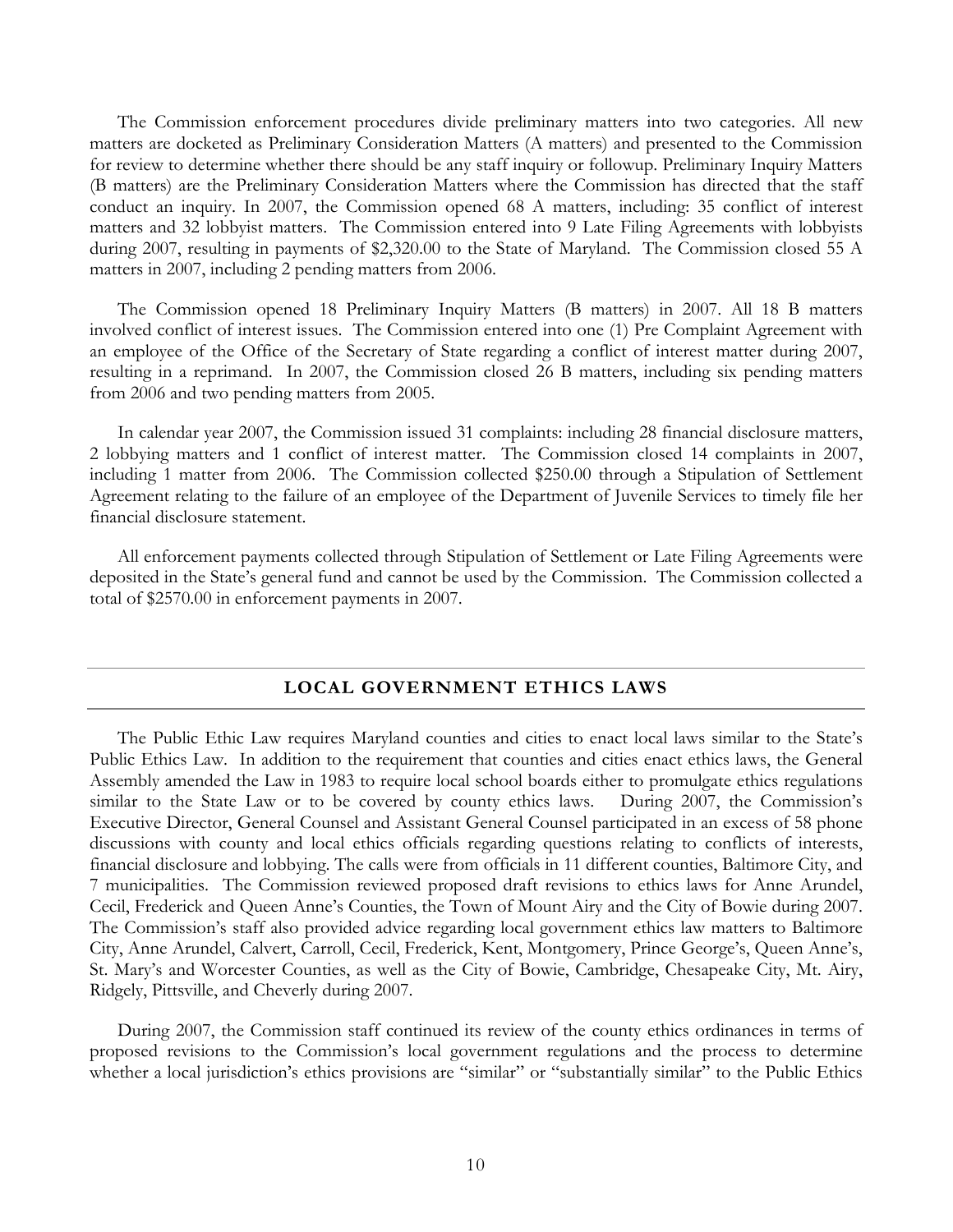Law (See Advisory Opinion No. 06-01). It is anticipated that the review of the county and local ordinances and the amendments to the Commission's regulations will be completed in 2008.

The Commission also received and reviewed three reports from the Montgomery County Director of the Office of Zoning and Administrative Hearings regarding the special land use ethics disclosure reports required in certain jurisdictions (See §15-829 through §15-841). No reports were received from the Prince George's County Clerk of the County Commission.

#### **EDUCATIONAL AND INFORMATIONAL ACTIVITIES**

 The Commission staff has been active in providing formal training to State employees, lobbyists and local jurisdictions. The training has involved advising and assisting employees, officials, candidates and lobbyists on completion of forms, and providing training related to the conflict of interest provisions of the Public Ethics Law. The Commission staff has assisted local government and school board officials in drafting their ethics laws and regulations. The staff has also provided technical advice to local government ethics boards. Legislation passed in 1999 requires new financial disclosure filers to receive 2 hours of Ethics Law training (§15-205(d)). The Commission began implementation of this mandate in calendar year 2000. During calendar year 2007, the Commission staff conducted 36 training sessions for State employees at various locations throughout the State. The Commission provided training to a total of 1490 employees and public officials.

 The Commission placed an emphasis on training smaller groups of employees and officials and has done so within the employees' agencies. In this way, those attending the training sessions participate more and the training can be tailored to address the concerns of the various employees in the context of their work experiences. Additionally, the Commission staff has provided training to agency leadership and to various boards and commissions that support agency work. The Commission staff has received very positive response to the training, which consists of a PowerPoint presentation, interactive lecture, and supplemental documents that provide resource material. Although the training commitments have placed a significant burden on the Commission's staff, as each training session requires that at least one, and many times two, of the professional staff make the presentations, which causes a shortage of professional staff available in the office to respond to telephone and "other" inquiries in the office, the benefits of the training outweigh the inconvenience to staff. Expanded training programs have resulted in a significant increase in the number of telephone and email requests for guidance from employees who have attended the sessions.

 In accordance with § 15-205(e) of the Public Ethics Law, which mandates the Ethics Commission to provide a training course for regulated lobbyists and prospective regulated lobbyists at least twice each year, the Commission staff provided training to 346 lobbyists during calendar year 2007. A total of 25 training sessions were held on 22 different days during the year.

 Part of the Commission's public information activity involves distribution of lists of registered lobbyists and provision of assistance to persons inspecting various forms filed with the Commission. The Commission's staff distributes, through interagency mail, a special two-page summary of ethics requirements and other applicable memoranda to State agency managers. In order to ensure adequate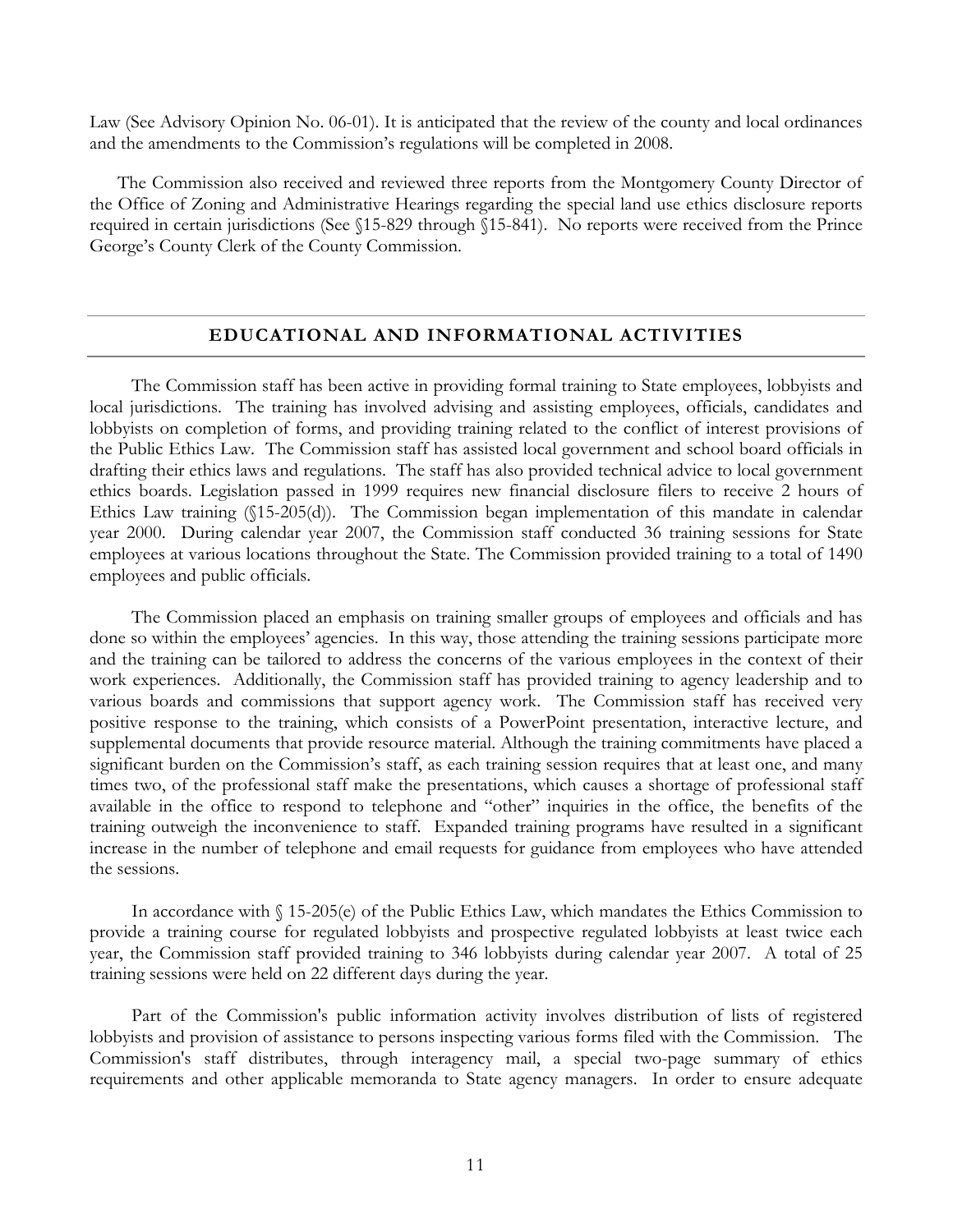public access to the Commission's memoranda, the Commission staff posts them on our web site, [http://ethics.gov.state.md.us,](http://ethics.gov.state.md.us/) and provides them to agencies for distribution to their employees. On a limited basis, the Commission is also distributing another pamphlet covering ethics requirements for part-time members of State boards and commissions. The staff provides memoranda on lobbying laws relating to private colleges, lobbyist political activity, and a memorandum regarding adjustments to the procurement ethics provisions by request and on its web site. The Commission staff has also developed a special memorandum to advise potential new members of boards and commissions of the impact of the Ethics Law.

 The Ethics Commission maintains a complete and up-to-date home page on the Internet. The home page directs users to the Annual Report, special explanatory memoranda, and a bi-monthly bulletin, downloadable forms for lobbying and State employees and Public Officials, the State vendor list, the Public Ethics Law and Formal Advisory Opinions. Another feature is an ethics question of the month, which answers hypothetical questions based on past Commission opinions. The Internet provides a cost effective mechanism for providing ethics information and training to those covered by the Ethics Law and public access to ethics information. The Commission is hopeful that it will eventually have sufficient funds to update its web software to include an interactive dialogue with users enabling it to respond to questions on-line, provide educational programming on-line, and allow users to navigate the site with more ease.

# **2007 LEGISLATION REPORT**

During the regular 2007 General Assembly legislative session, two bills were enacted that impacted on the Ethics Commission and the Maryland Public Ethics Law. Senator Roy Dyson introduced a bill (SB885) at the request of the Commission to increase the fee that a regulated lobbyist must pay when registering from \$50 to \$100 per registration. The Lobbyist Registration Fund is used to offset the Commission expenses in administering the lobbying program. SB 885 was amended to also clarify the definition of "interest" in the filing requirements of financial disclosure statements. The bill clarified that "interest" does not include a trust fund that forms parts of a pension plan or a profit-sharing plan that has more than 25 participants and is determined to be a qualified trust by the Internal Revenue Service. SB885 passed, and was signed by the Governor (Chapter 200) and became law effective October 1, 2007.

 HB 558, which was also enacted, authorized a person who owns or operates a farm that is subject to the regulatory authority of the Department of Agriculture to be employed by the Department. HB 558 required the Department of Agriculture, to adopt regulations in consultation with the State Ethics Commission to minimize the conflicts of interests by hiring farmers. The bill also required the Department and the Commission to prepare and submit a report to the General Assembly in 2010 on the number of farmers hired by the Department. The bill was signed by the Governor (Chapter 414) and became effective October 1, 2007.

The Frederick County Delegation sponsored legislation (HB1344) that was also enacted and impacted on the County Commissioner in various planning and zoning applications. The bill prohibits applicants for certain changes in land use regulations from making campaign contributions to Frederick County Commissioners within 2 years of filing the application or within 30 days from the date either final action is taken on it or it is withdrawn – whichever is earlier. The bill required the Frederick County Ethics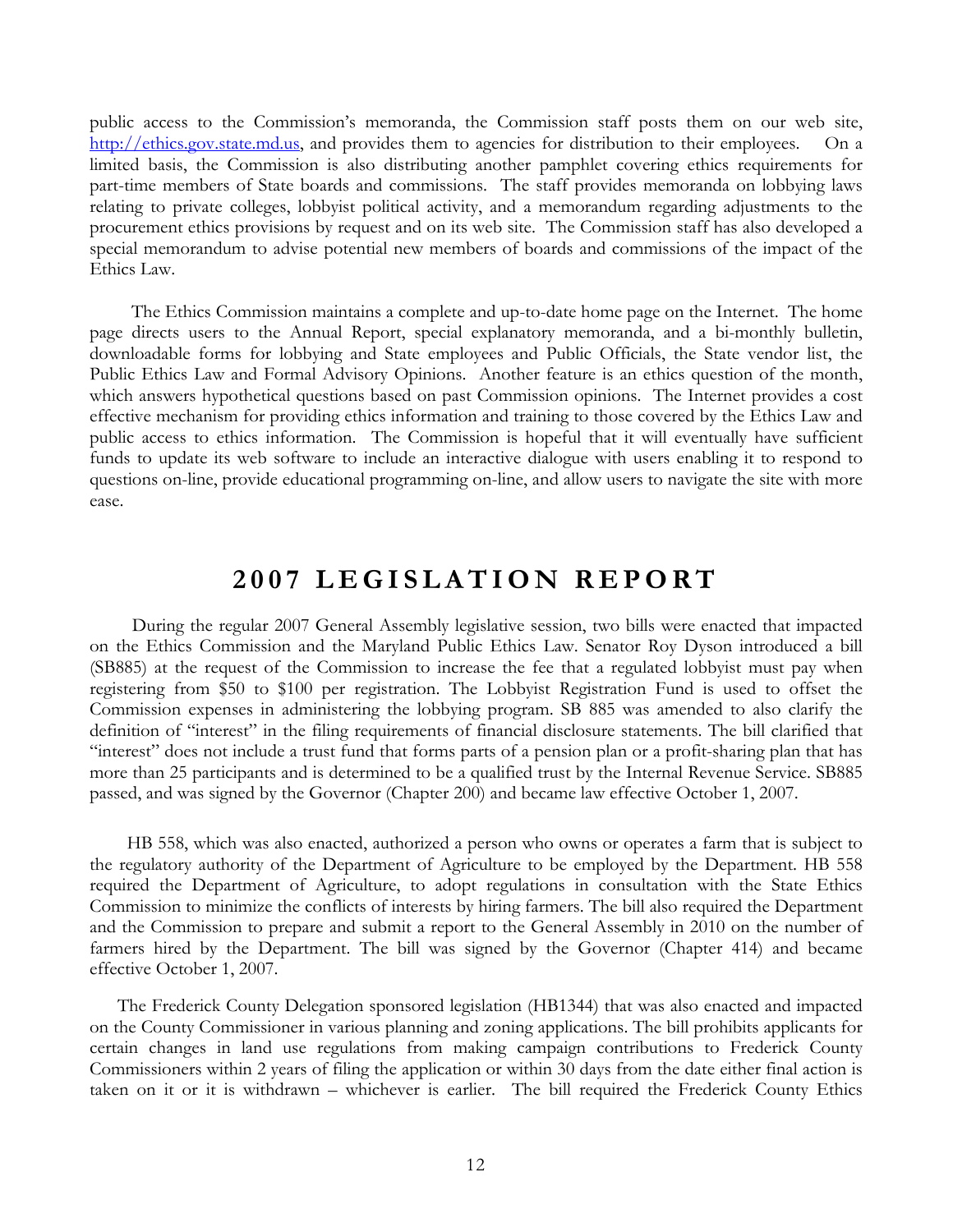Commission to direct and control the enforcement of the law and also required the County Manager to perform certain administrative functions and prepare certain reports. The bill was signed by the Governor (Chapter 474) and became effective June 1, 2007.

 There was a special session of the General Assembly from October 29, 2007 to November 19, 2007 to deal with issues related to the State budget shortfall. There were no matters acted upon that impacted on the Ethics Law.

# **LEGISLATIVE RECOMMENDATIONS**

#### **PROPOSED CHANGES TO FINANCIAL DISCLOSURE (SUBTITLE 6) PROVISIONS**

 During the coming calendar year, the Commission will continue to focus its attention on several of the financial disclosure provisions in subtitle 6 of the Public Ethics Law. Now that the State Ethics Commission has had 29 years of experience, it has had the opportunity to review the reporting requirements and recognize those areas, which appear to be the root of most conflicts, and those areas, which, since the Commission's inception, have not caused any discernable problems.

 With electronic filing being implemented and following on the recommendations of the Office of Legislative Audits, the Commission determined to submit in 2008 departmental legislation to make electronic filing of financial disclosure statements mandatory. It also proposed a technical correction to conform the Ethics Law to the requirements of the Maryland Uniform Electronic Transmission Act by clarifying that electronic signatures may be used together with the filing of financial disclosure statements (and lobbyist reports). The Commission has also concluded that some discreet changes in requests for information would be helpful in simplifying the reporting requirements without jeopardizing the benefits of public disclosure.

- In the 1999 Session of the General Assembly, the Harford County Liquor Board and its employees were placed under the authority of the State Ethics Commission. However, the employees of the Board, regardless of salary or duties, were excluded from financial disclosure requirements. This general exclusion should be withdrawn to make the disclosure requirements for these employees the same as other employees subject to the State Ethics Law.
- Consideration should be given to eliminating the need for reporting of investment in any mutual fund publicly traded on a national scale. The basis for the request is that the employee has no control over the trading of the individual holdings of the mutual fund, and, therefore, it is improbable that an employee could effectuate any change in value of the mutual fund by his or her official act as a State employee.
- Judicial candidates should be required to file financial disclosure in each year of their candidacy in the same way as other candidates for State office.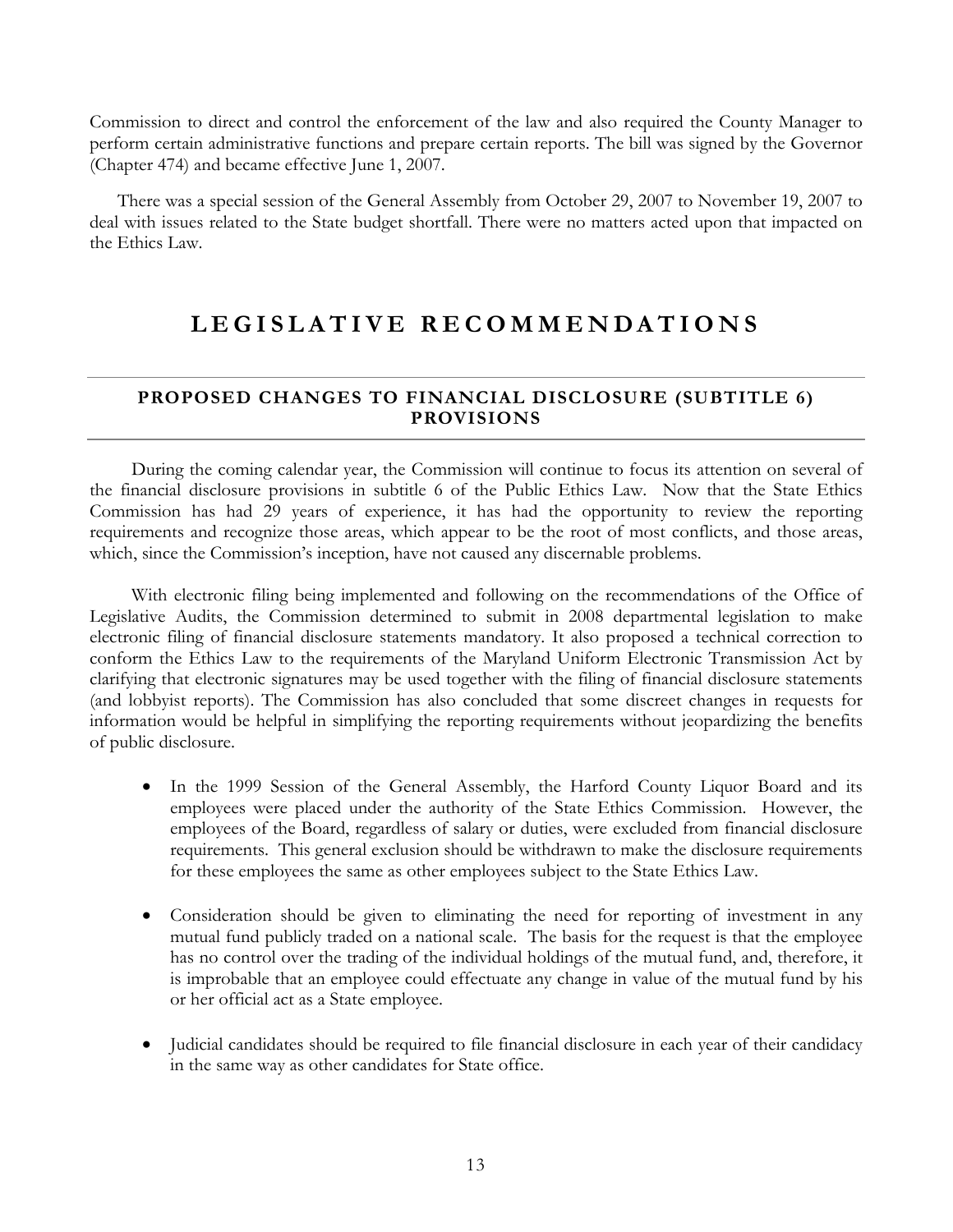## **PROPOSED CHANGES TO CONFLICT OF INTEREST (SUBTITLE 5) PROVISIONS**

 The Commission has also reviewed Subtitle 5, Conflicts of Interest and suggests Legislative consideration of the following issues:

- Specific provisions should address membership by public officials on boards or directors of private corporations having sensitive business or regulatory involvement with the State.
- The post-employment provisions (§ 15-504) should be revised to address more specifically the problems that are common to higher-level management positions.
- Like legislators, legislative staff should be prohibited from lobbying for one legislative session after leaving their State employment.
- The law prohibiting misuse of confidential information should be extended to cover former officials and employees as to confidential information acquired during their State service.
- The Commission's authority to assess fines (up top \$5,000 per offense) should be extended to conflict of interest and failure to file financial disclosure complaints.

#### **PROPOSED CHANGES TO LOBBYING (SUBTITLE 7) PROVISIONS**

 The Commission also supports and would seek an amendment to the lobbying provisions of the Public Ethics Law (subtitle 7) with regard to two of the reporting requirements in the HB2 legislation of 2001:

- §15-708 should be revised in order to more correctly reflect lobbyist spending for legislative meals and receptions. As the requirement reads now, the process is cumbersome and may inadvertently inflate the actual amount spent on lobbying legislators. The provision causes significant confusion as to what costs should be reported and how the costs should be reported.
- $$15-705$  currently provides that regulated lobbyists must file a separate report disclosing the name of any State official of the Executive Branch or member of the immediate family of a State official of the Executive Branch who has benefited during the reporting period from gifts of meals or beverages from the regulated lobbyist, whether or not in connection with lobbying activities. The lobbyist must file this report accounting from Dollar One spent on a meal or beverage for an official of the Executive Branch or a member of the official's immediate family. This reporting requirement is difficult to administer and is not in keeping with other gift reporting requirements, which general require such a report only when the amount spent is \$20 or greater or \$100 cumulatively from one donor. This provision should be revised to require a report only when the amount spent is \$20 or greater or \$100 cumulatively from one donor.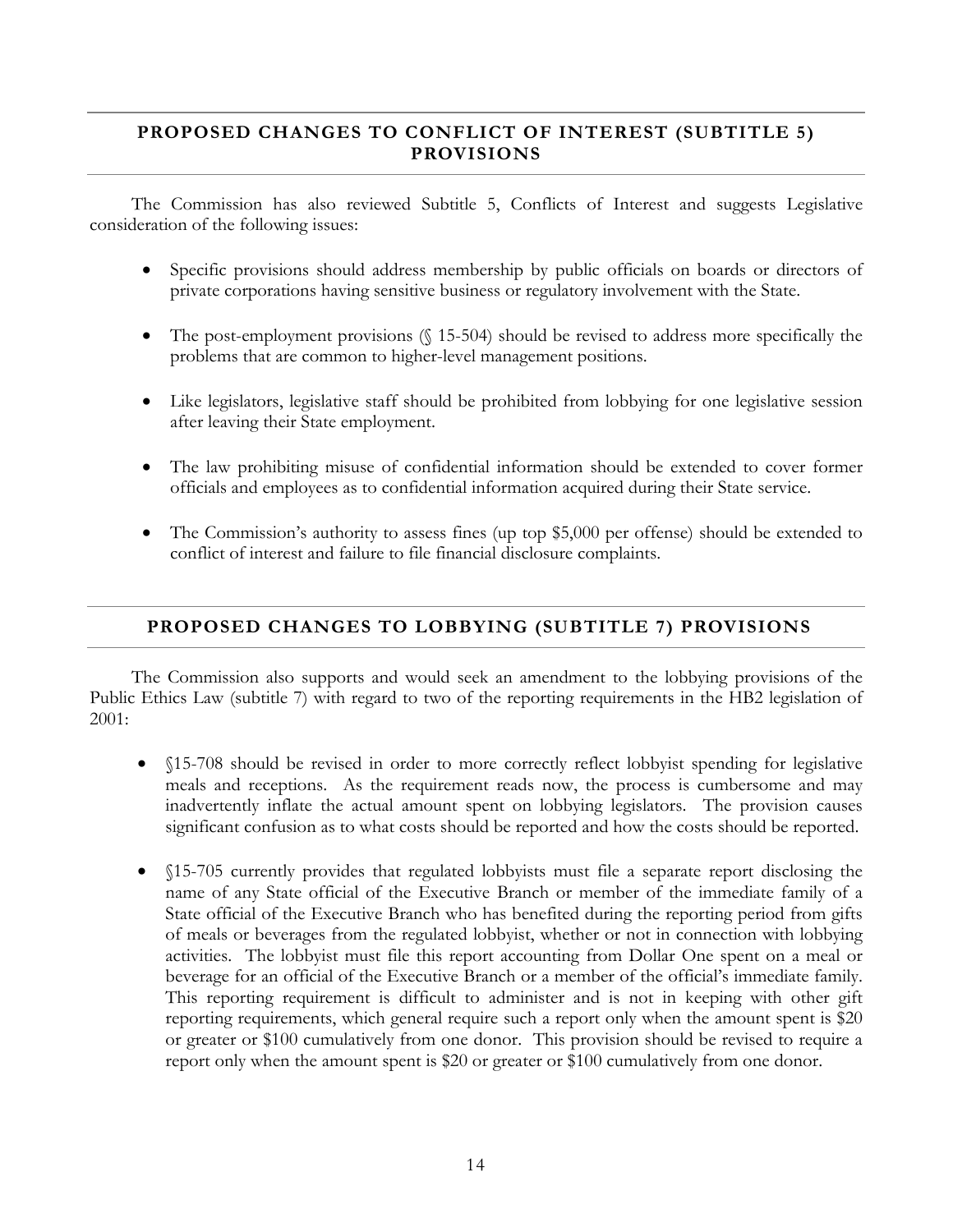#### **PROPOSED CHANGE TO ENFORCEMENT SUBTITLE 4) PROVISIONS**

 The Commission and staff continually review the Public Ethics Law in order to determine if the administration and enforcement are consistent with the intent of the law and the mission of the Commission.

• The Commission proposes that the Legislature enable it to assess civil penalties in conflict of interest and other violations by State employees and public officials. The Commission may currently request a court of competent jurisdiction to assess fines of \$5,000 per violation, and it seeks the authority, on its own, to assess civil penalties in the amount of \$5,000 per violation. Having this authority would provide a formal alternative to expensive and extended court proceedings. This would give the Commission equal authority in setting sanctions on conflict of interest issues as it presently has with regard to lobbying violations. The Commission currently has the authority to assess civil penalties up to \$5,000 for lobbying violations. All penalties assess by the court or by the Commission to the General Fund.

#### **PROPOSED CHANGES TO LOCAL JURISDICTIONS (SUBTITLE 8) PROVISIONS**

 Subtitle 8 of the Public Ethics Law, which address local jurisdictions and boards of education, is also a priority. The Commission is looking at the following issues:

- The provisions covering school board ethics regulations need strengthening to assure that there are adequate sanctions for violations by board members, candidates for board membership and lobbyists.
- Subsequent to the issuance of *Seipp v. Baltimore City Board of Elections, et al*, 377 Md. 362, 833 A.2d 551 (2003), which interpreted sections of subtitle 8 of the Public Ethics Law and determined the degree to which local jurisdiction ethics ordinances must be similar to the Public Ethics Law, the Commission seeks to replace the language requiring that the local ordinance language be similar or substantially similar to the Public Ethics Law with language requiring that the Commission's review of local ordinances be in accordance to law.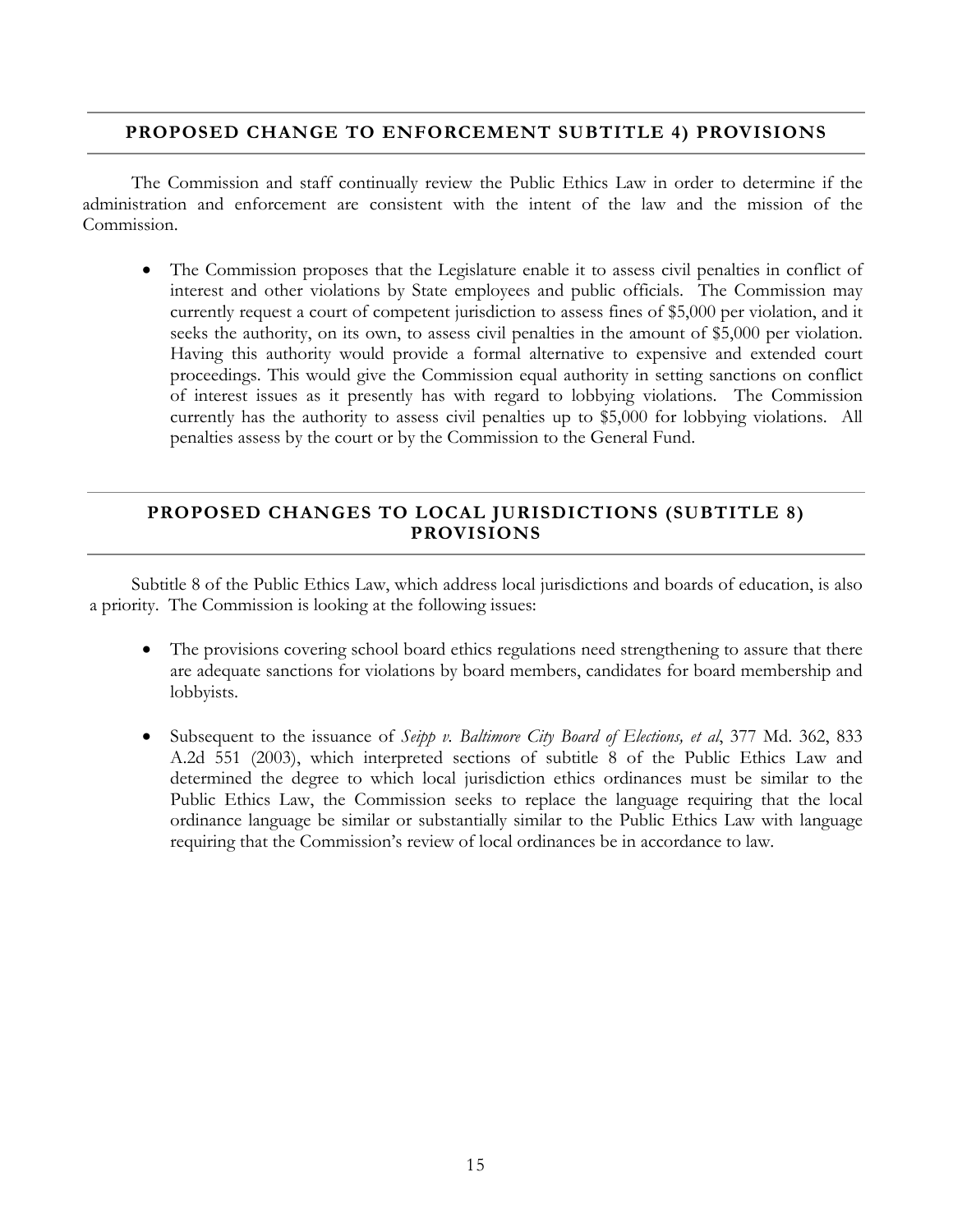# **APPENDIX A**

#### EMPLOYERS SPENDING **\$50,000.00** OR MORE - ALL REGISTRANTS ALL TYPES OF EXPENSES

*November 1, 2006 - October 31, 2007*

|                | <b>TOTAL AMOUNT</b> | <b>EMPLOYER</b>                                                                       |
|----------------|---------------------|---------------------------------------------------------------------------------------|
| 1              | \$918,224.33        | Maryland Retailers Association                                                        |
| $\overline{2}$ | \$905,769.06        | Maryland Association of Realtors, Inc.                                                |
| 3              | \$533,106.31        | CareFirst BlueCross BlueShield                                                        |
| 4              | \$511,848.00        | Maryland Hospital Association                                                         |
| 5              | \$460,749.25        | Pepco Holdings, Inc.                                                                  |
| 6              | \$399,414.41        | Laurel Racing Association, Inc.                                                       |
| 7              | \$386,380.31        | <b>Constellation Energy Group</b>                                                     |
| 8              | \$373,209.34        | AES Sparrows Point LNG, LLC                                                           |
| 9              | \$357,999.98        | Aetna US Healthcare                                                                   |
| 10             | \$357,266.00        | Mirant Mid-Atlantic, LLC                                                              |
| 11             | \$353,567.17        | Philip Morris USA, Inc. by its service corporation Altria<br>Corporate Services, Inc. |
| 12             | \$325,894.43        | MedChi, The Maryland State Medical Society                                            |
| 13             | \$308,835.66        | Johns Hopkins Institutions                                                            |
| 14             | \$307,416.56        | Maryland State Teachers Association                                                   |
| 15             | \$299,938.90        | Maryland Chamber of Commerce                                                          |
| 16             | \$273,346.25        | Verizon Maryland, Inc.                                                                |
| 17             | \$259,924.68        | MedStar Health                                                                        |
| 18             | \$240,000.00        | Novartis Pharmaceutical Corporation                                                   |
| 19             | \$232,000.00        | Alcoa Eastalco Works                                                                  |
| 20             | \$218,916.40        | Marylanders for Restorative Justice, Inc.                                             |
| 21             | \$217,398.61        | Maryland Bankers Association, Inc.                                                    |
| 22             | \$214,572.43        | Allegany Racing, LLC/Ocean Downs Race Track                                           |
| 23             | \$210,451.77        | Medical Mutual Liability Insurance Society of Maryland                                |
| 24             | \$206,004.36        | AMERIGROUP Maryland, Inc.                                                             |
| 25             | \$201,034.01        | Wal-Mart Stores, Inc.                                                                 |
| 26             | \$194,900.00        | Northrop Grumman Corporation                                                          |
| 27             | \$194,460.69        | <b>Comcast Cable Communications</b>                                                   |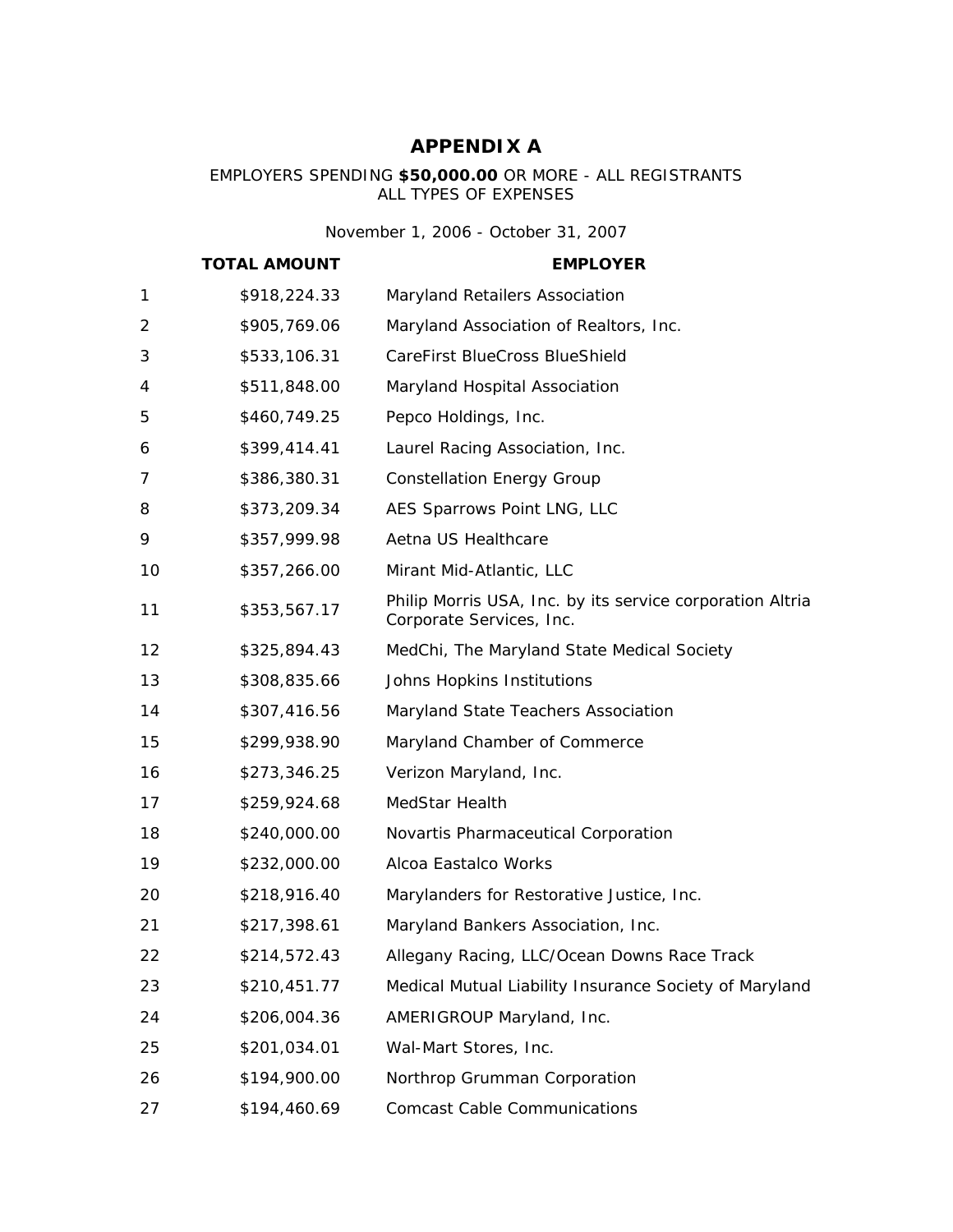| 28 | \$192,206.54 | Maryland Thoroughbred Horsemen's Assoc.                                                |
|----|--------------|----------------------------------------------------------------------------------------|
| 29 | \$186,771.79 | Children's National Medical Center                                                     |
| 30 | \$182,147.29 | Maryland Independent College and University<br>Association                             |
| 31 | \$174,258.25 | Maryland Trial Lawyers Association                                                     |
| 32 | \$173,406.76 | Allegheny Energy                                                                       |
| 33 | \$168,400.00 | League of Life and Health Insurers of MD                                               |
| 34 | \$163,046.00 | Maryland State Bar Association, Inc.                                                   |
| 35 | \$157,673.40 | Maryland Bankers Association                                                           |
| 36 | \$156,595.85 | Health Facilities Association of Maryland (HFAM)                                       |
| 37 | \$151,828.46 | Maryland Automobile Dealers Association                                                |
| 38 | \$151,507.45 | Association of Maryland Pilots                                                         |
| 39 | \$149,838.35 | United Way of Central Maryland                                                         |
| 40 | \$145,835.09 | <b>AFSCME Council 92</b>                                                               |
| 41 | \$144,346.74 | <b>ACS State and Local Solutions</b>                                                   |
| 42 | \$143,550.69 | Equality Maryland, Inc.                                                                |
| 43 | \$140,500.00 | Law Office of Peter G. Angelos                                                         |
| 44 | \$132,328.41 | State Farm Insurance Companies                                                         |
| 45 | \$131,000.00 | Maryland State Builders Association                                                    |
| 46 | \$127,822.50 | MAMSI/United Healthcare                                                                |
| 47 | \$126,836.26 | Discovery Communications, Inc.                                                         |
| 48 | \$126,258.32 | Home Builders Association of Maryland                                                  |
| 49 | \$124,780.08 | <b>General Motors Corporation</b>                                                      |
| 50 | \$123,054.35 | Maryland Catholic Conference                                                           |
| 51 | \$122,783.31 | Peterson Companies, The                                                                |
| 52 | \$122,555.24 | Dominion Resources Services, Inc.                                                      |
| 53 | \$121,723.38 | Cable Telecommunications Association of Maryland,<br>Delaware and District of Columbia |
| 54 | \$120,961.89 | Schaller Anderson of Maryland, LLC                                                     |
| 55 | \$120,417.21 | Chesapeake Bay Foundation                                                              |
| 56 | \$120,196.00 | Multimedia Games, Inc.                                                                 |
| 57 | \$119,250.00 | Sikorsky Aircraft Corporation                                                          |
| 58 | \$116,011.27 | American Cancer Society                                                                |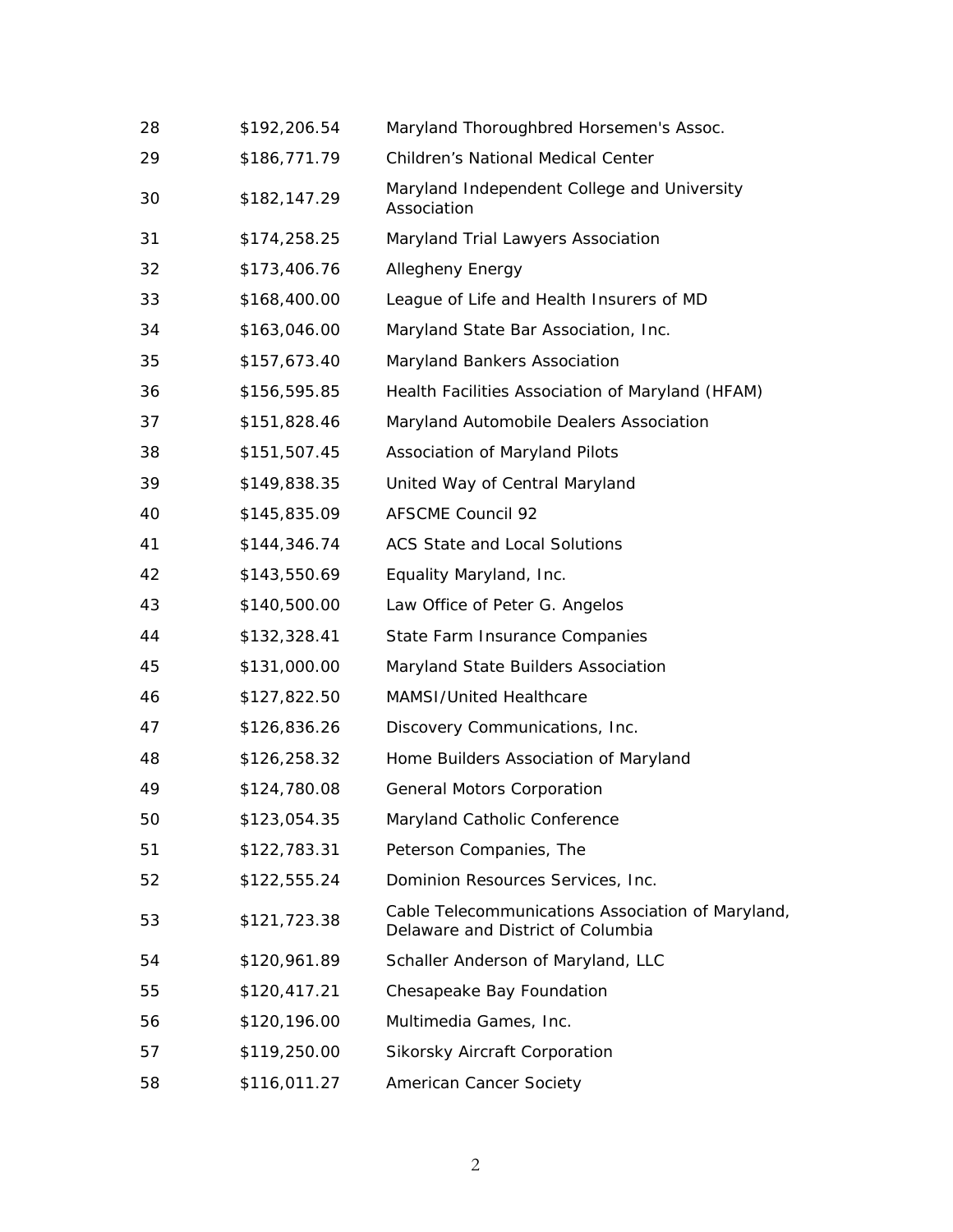| 59 | \$116,000.00 | Prince George's County                                                |
|----|--------------|-----------------------------------------------------------------------|
| 60 | \$115,814.00 | Restaurant Association of Maryland, Inc.                              |
| 61 | \$113,908.04 | Maryland Industrial Technology Alliance                               |
| 62 | \$112,550.00 | Direct Energy                                                         |
| 63 | \$112,207.39 | Honeywell                                                             |
| 64 | \$108,425.99 | Prince George's County Association of Realtors                        |
| 65 | \$106,878.00 | <b>Washington Gas</b>                                                 |
| 66 | \$106,372.04 | Maryland Farm Bureau, Inc.                                            |
| 67 | \$105,425.18 | <b>Community Education Program</b>                                    |
| 68 | \$105,157.21 | AAA Mid-Atlantic, inc.                                                |
| 69 | \$104,633.46 | Maryland Tort Reform Coalition                                        |
| 70 | \$103,933.61 | Maryland Association of Boards of Education                           |
| 71 | \$103,437.02 | <b>Cingular Wireless</b>                                              |
| 72 | \$103,405.16 | Property Casualty Insurers Assn of America (PCIAA)                    |
| 73 | \$102,618.51 | UST Public Affairs, Inc.                                              |
| 74 | \$102,412.88 | Mid-Atlantic LifeSpan                                                 |
| 75 | \$102,301.78 | Verizon Maryland Inc.                                                 |
| 76 | \$102,217.30 | Scientific Games International                                        |
| 77 | \$101,958.76 | Lifebridge Health                                                     |
| 78 | \$101,609.00 | Maryland Community Health System, LLP                                 |
| 79 | \$101,194.06 | Apartment & Office Building Association of<br>Metropolitan Washington |
| 80 | \$100,161.25 | <b>Chesapeake Utilities Corporation</b>                               |
| 81 | \$99,269.83  | Bank of America                                                       |
| 82 | \$98,842.67  | <b>Baltimore Jewish Council</b>                                       |
| 83 | \$98,661.00  | AFSCME AFL-CIO                                                        |
| 84 | \$98,310.05  | American Petroleum Institute                                          |
| 85 | \$97,250.00  | American Heart Association                                            |
| 86 | \$97,000.00  | Manufacturers' Alliance of Maryland                                   |
| 87 | \$96,050.00  | Location Aware Technologies Pty Ltd                                   |
| 88 | \$95,000.00  | Reynolds American, Inc.                                               |
| 89 | \$92,700.00  | Owens Illinois, Inc.                                                  |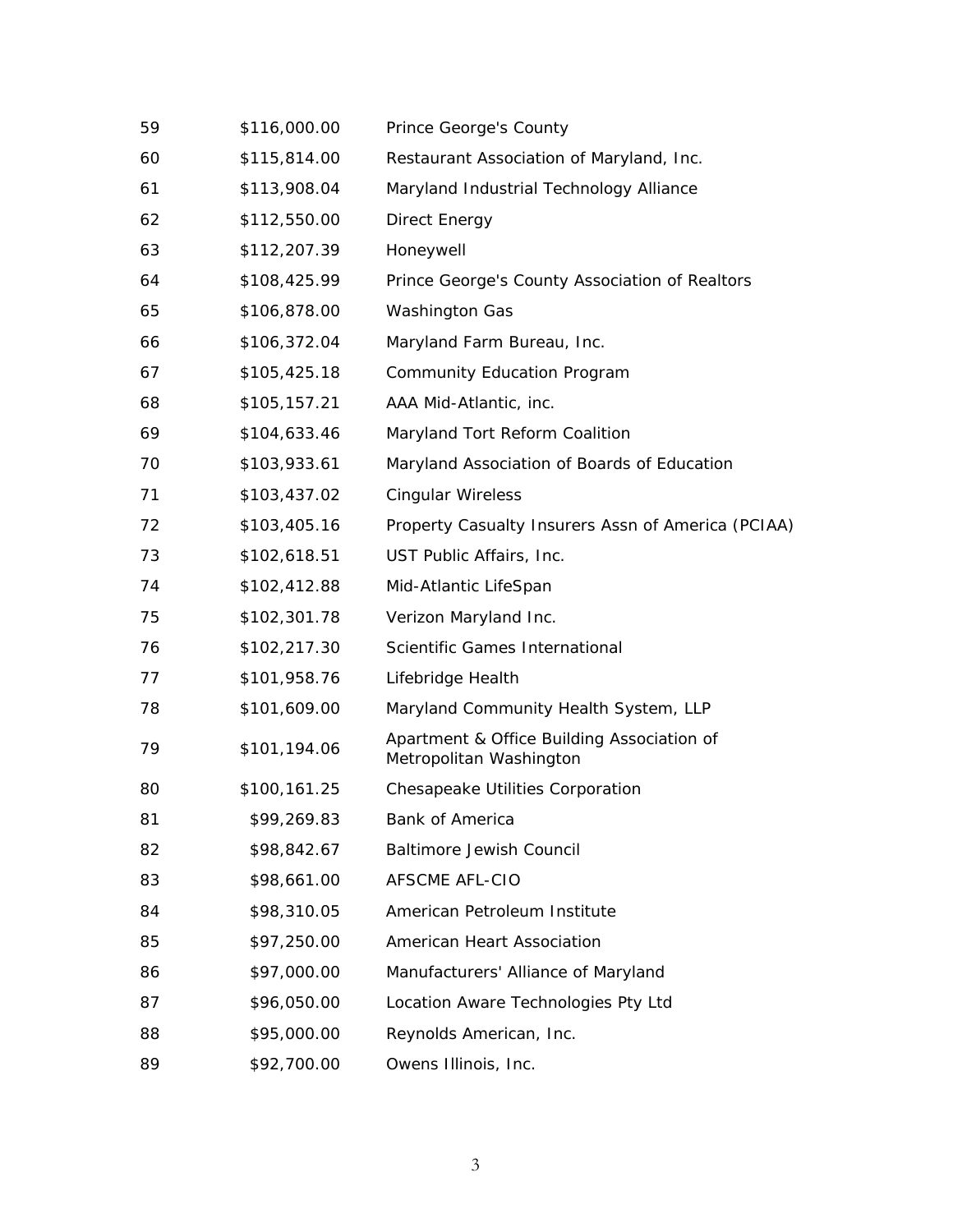| 90  | \$92,700.00 | Savantage Solutions                                               |
|-----|-------------|-------------------------------------------------------------------|
| 91  | \$92,390.05 | <b>Greater Baltimore Committee</b>                                |
| 92  | \$90,489.92 | Adventist HealthCare, Inc.                                        |
| 93  | \$90,148.99 | <b>IGT</b>                                                        |
| 94  | \$90,000.00 | Apangea Learning, Inc.                                            |
| 95  | \$89,444.73 | Syscom, Inc.                                                      |
| 96  | \$88,923.83 | Greater Capital Area Association of Realtors                      |
| 97  | \$87,500.00 | <b>AIMCO</b>                                                      |
| 98  | \$87,390.41 | GBMC HealthCare, Inc.                                             |
| 99  | \$87,309.99 | St. John Properties, Inc.                                         |
| 100 | \$86,200.25 | Service Employees International Union                             |
| 101 | \$84,786.00 | <b>Catholic Charities</b>                                         |
| 102 | \$84,000.00 | Lorillard Tobacco Company                                         |
| 103 | \$83,614.51 | Life Settlement Providers, LLC                                    |
| 104 | \$83,326.72 | <b>Ground Rent Owners Coalition</b>                               |
| 105 | \$82,000.00 | Unions for Jobs and the Environment                               |
| 106 | \$81,108.00 | MV Transportation, Inc.                                           |
| 107 | \$81,073.21 | Doctor's Community Hospital                                       |
| 108 | \$81,000.00 | Evercare                                                          |
| 109 | \$78,350.00 | Rite Aid Corporation                                              |
| 110 | \$76,315.57 | Kaiser Foundation Health Plan of the Mid-Atlantic<br>States, Inc. |
| 111 | \$76,175.00 | Maryland State Dental Association                                 |
| 112 | \$76,100.00 | Adventist Health Care, Inc.                                       |
| 113 | \$75,902.29 | Maryland Zoo in Baltimore, The                                    |
| 114 | \$75,777.00 | <b>AES Warrior Run</b>                                            |
| 115 | \$75,713.87 | Motorola, Inc.                                                    |
| 116 | \$75,314.84 | Pharmaceutical Research & Manufacturers of America                |
| 117 | \$74,748.00 | HSBC-GR Corp. (formerly Household Financial Group,<br>Ltd)        |
| 118 | \$73,832.71 | Sherwin-Williams Company, The                                     |
| 119 | \$73,164.00 | Maryland Automobile Insurance Fund                                |
| 120 | \$72,978.97 | Upper Chesapeake Health System                                    |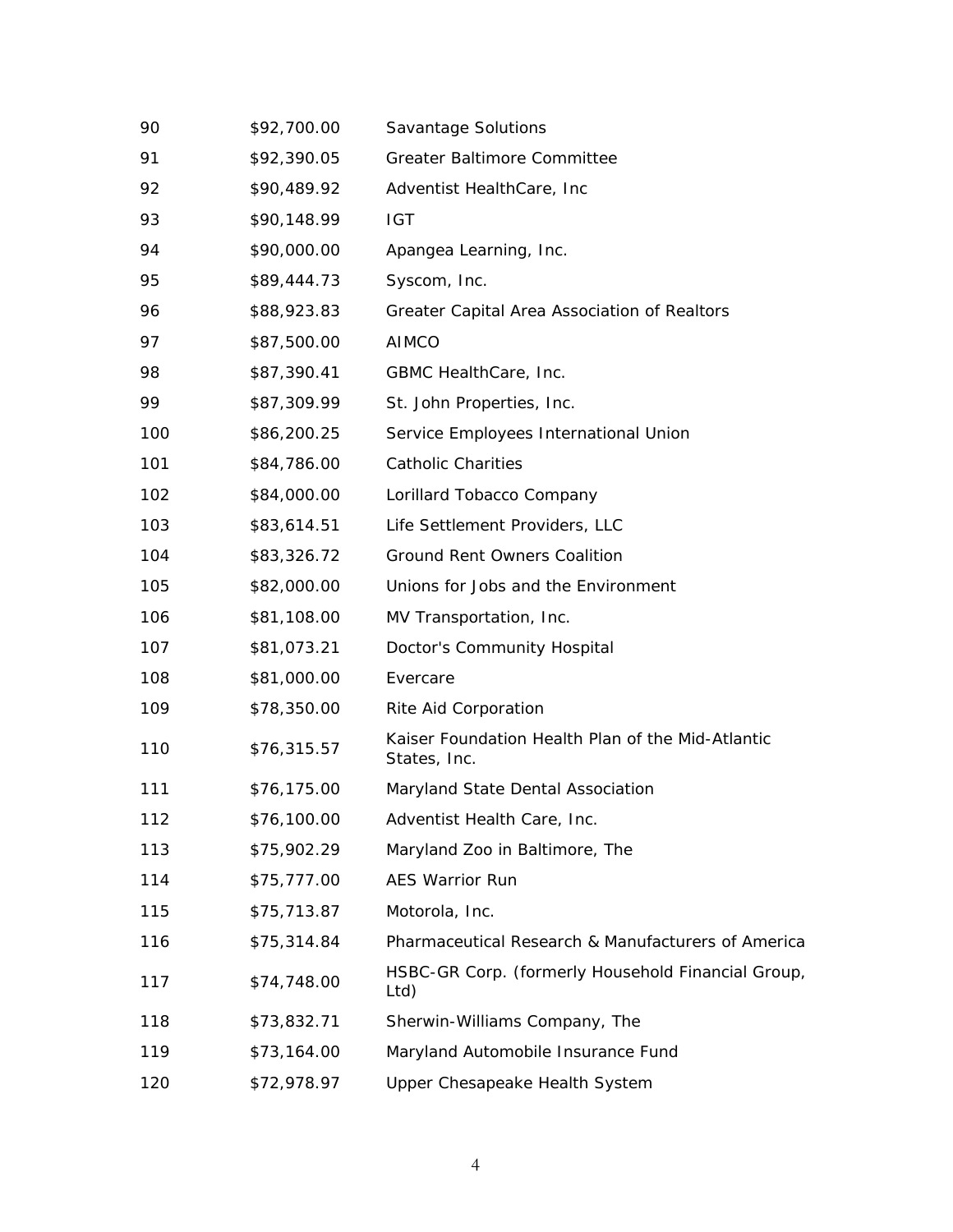| 121 | \$72,148.99 | Suburban Hospital                                        |
|-----|-------------|----------------------------------------------------------|
| 122 | \$72,000.00 | Tutor.com                                                |
| 123 | \$71,246.40 | Discovery Communications, LLC                            |
| 124 | \$70,974.33 | Norfolk Southern Corporation                             |
| 125 | \$70,513.82 | National Federation of Independent Business              |
| 126 | \$70,189.81 | Maryland Optometric Association                          |
| 127 | \$69,721.72 | The Chimes                                               |
| 128 | \$68,000.00 | Americhoice Health Services, Inc.                        |
| 129 | \$67,663.32 | Veolia Transportation                                    |
| 130 | \$67,485.00 | National Aquarium in Baltimore, Inc.                     |
| 131 | \$67,063.87 | <b>Diebold Election Systems</b>                          |
| 132 | \$67,060.35 | Land Fair Properties, LLC (T/A Reliable Properties)      |
| 133 | \$66,679.00 | Sunoco, Inc.                                             |
| 134 | \$66,487.05 | Nationwide Insurance Company                             |
| 135 | \$66,171.79 | Reliant Energy, Inc.                                     |
| 136 | \$66,050.00 | Microsoft Corporation                                    |
| 137 | \$66,050.00 | Sempra Generation                                        |
| 138 | \$65,994.99 | Associated Builders and Contractors                      |
| 139 | \$65,500.00 | Chesapeake Amusements, Inc.                              |
| 140 | \$65,000.00 | <b>Commercial Contractors</b>                            |
| 141 | \$65,000.00 | Home Depot, Inc., The                                    |
| 142 | \$64,615.33 | Retail Energy Supply Association                         |
| 143 | \$64,312.12 | <b>Sprint Nextel Corporation</b>                         |
| 144 | \$64,230.98 | Baltimore Orioles, Inc.                                  |
| 145 | \$64,008.13 | Maryland Insurance Council, The                          |
| 146 | \$63,583.83 | Greater Washington Commercial Association of<br>Realtors |
| 147 | \$63,035.21 | <b>Concentra Medical Centers</b>                         |
| 148 | \$63,000.00 | <b>CSX Corporation</b>                                   |
| 149 | \$62,663.65 | T-Mobile USA, Inc.                                       |
| 150 | \$62,475.00 | Cert Health Sciences, LLC                                |
| 151 | \$62,370.27 | Advocates for Children and Youth, Inc.                   |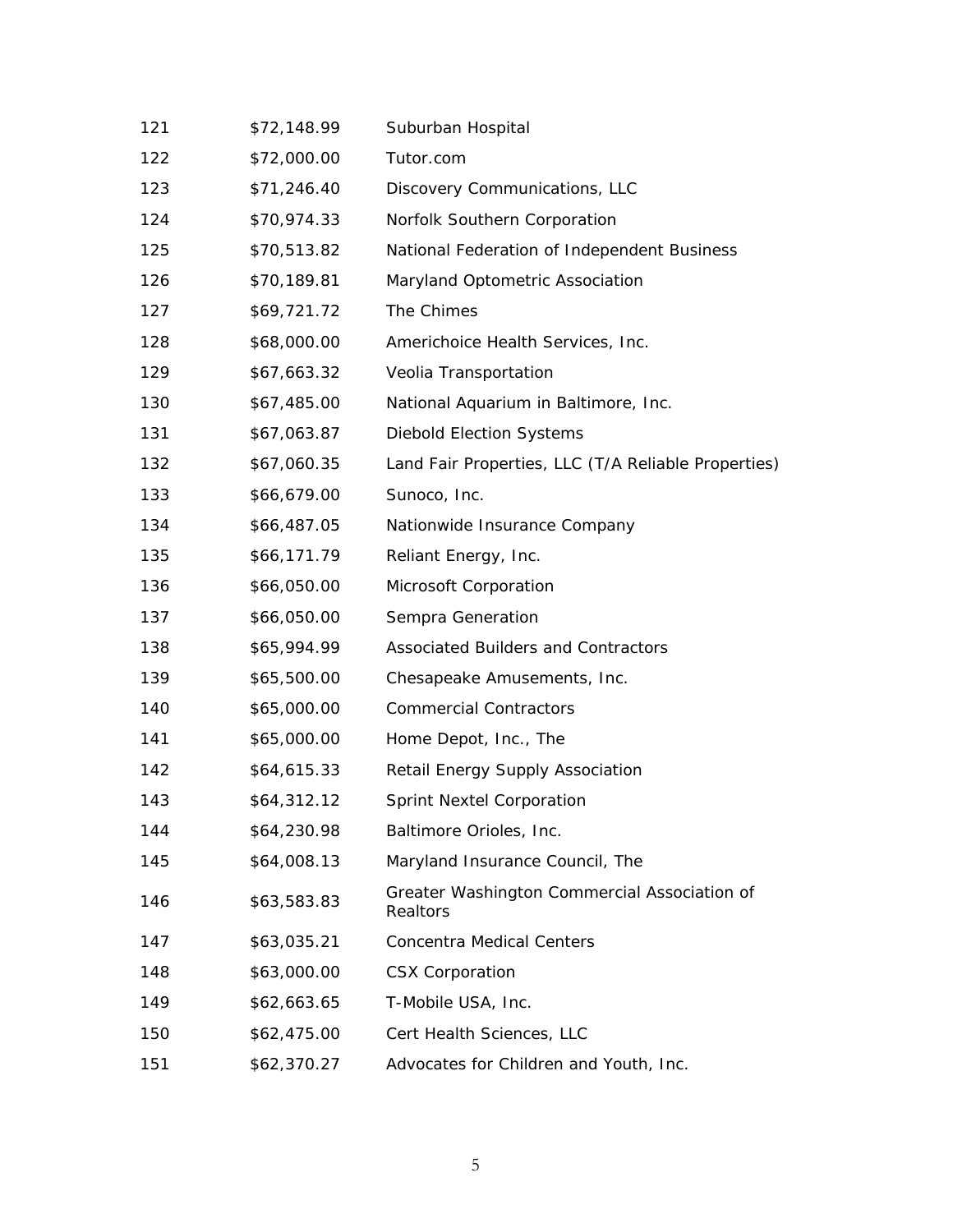| 152 | \$62,148.99 | Washington Area NEW Automobile Dealers<br>Association (WANADA) |
|-----|-------------|----------------------------------------------------------------|
| 153 | \$61,805.19 | EPIC Pharmacies/Maryland Professional Pharmacies,<br>Inc.      |
| 154 | \$61,800.00 | Maryland Affordable Housing Coalition                          |
| 155 | \$61,800.00 | <b>Wireless Generation</b>                                     |
| 156 | \$61,603.25 | American Insurance Association                                 |
| 157 | \$61,150.75 | Maryland Citizens Health Initiative Education Fund,<br>Inc.    |
| 158 | \$60,700.93 | 1199 SEIU                                                      |
| 159 | \$60,427.50 | Maryland Association of Mortgage Brokers                       |
| 160 | \$60,200.00 | <b>AFSCME Council 67</b>                                       |
| 161 | \$60,008.00 | Smoke Free Maryland                                            |
| 162 | \$60,000.00 | Caremark                                                       |
| 163 | \$60,000.00 | DaVita, Inc.                                                   |
| 164 | \$60,000.00 | Olympic Supply, Inc.                                           |
| 165 | \$60,000.00 | <b>UPS</b>                                                     |
| 166 | \$59,799.99 | Apollo Group/University of Phoenix                             |
| 167 | \$59,433.38 | Lockheed Martin Corporation                                    |
| 168 | \$59,408.30 | AIG Variable Annuity Life Insurance Company VALIC              |
| 169 | \$59,154.12 | Maryland Radiological Society                                  |
| 170 | \$59,000.00 | Rosecroft Raceway                                              |
| 171 | \$58,911.33 | Pfizer Inc.                                                    |
| 172 | \$58,763.86 | Policy Studies, Inc.                                           |
| 173 | \$58,650.00 | Mid-Atlantic Petroleum Distributors Association                |
| 174 | \$58,605.03 | Mental Health Association of Maryland                          |
| 175 | \$58,493.22 | Wawa, Inc.                                                     |
| 176 | \$58,272.44 | Erickson Foundation                                            |
| 177 | \$57,856.04 | D.C. Health Care Systems, Inc.                                 |
| 178 | \$57,580.00 | CGI Technologies and Solutions, Inc.                           |
| 179 | \$57,148.99 | ESP, Inc.                                                      |
| 180 | \$56,945.97 | Ocean Downs Racetrack/Allegany Racing Assn.                    |
| 181 | \$56,400.07 | Maryland Horse Breeders Association                            |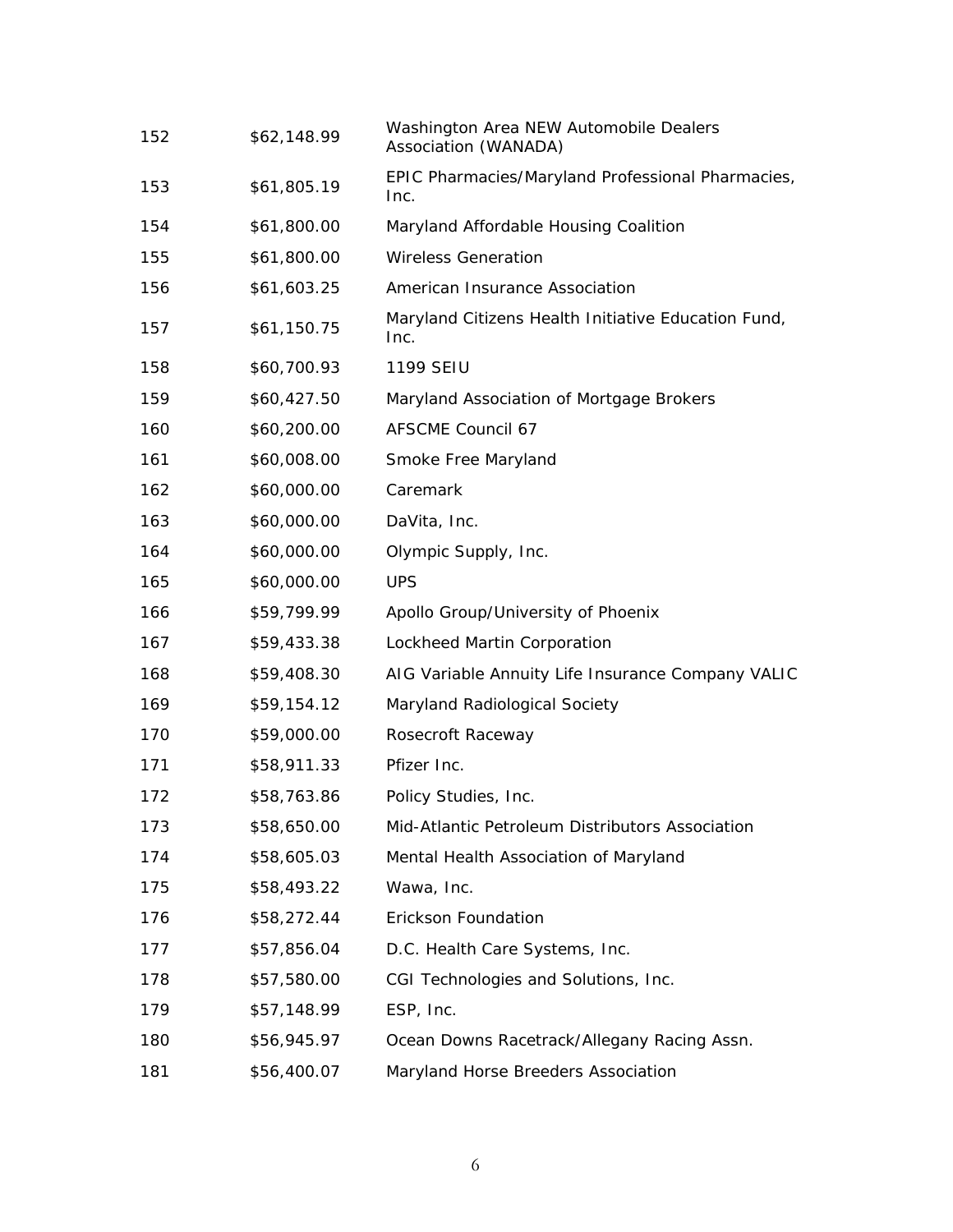| 182 | \$56,126.06 | DuPont, Inc.                                              |
|-----|-------------|-----------------------------------------------------------|
| 183 | \$55,500.00 | Synergics Wind Energy, LLC                                |
| 184 | \$55,000.00 | Maryland Association of Chain Drug Stores                 |
| 185 | \$55,000.00 | Penn National Gaming, Inc.                                |
| 186 | \$54,550.00 | <b>Commerce Energy</b>                                    |
| 187 | \$54,347.02 | <b>USAA</b>                                               |
| 188 | \$54,298.20 | eBay, Inc.                                                |
| 189 | \$54,264.18 | Maryland State Licensed Beverage Association              |
| 190 | \$53,738.51 | Citizens Planning and Housing Association                 |
| 191 | \$52,775.00 | Greater Washington Board of Trade, The                    |
| 192 | \$52,556.78 | K. Hovnanian at Kent Island, LLC                          |
| 193 | \$52,144.92 | Kennedy Krieger Institute, The                            |
| 194 | \$51,966.55 | First Colonies Anesthesia Associates, LLC                 |
| 195 | \$51,951.40 | American Lung Association of Maryland                     |
| 196 | \$51,837.13 | Merck & Company                                           |
| 197 | \$51,757.97 | WMDA Service Station and Automotive Repair<br>Association |
| 198 | \$51,584.75 | Columbia Gas of Maryland, Inc.                            |
| 199 | \$51,415.07 | MedImmune, Inc.                                           |
| 200 | \$51,084.98 | <b>HLR Service Corporation</b>                            |
| 201 | \$51,000.00 | Kent Island, LLC                                          |
| 202 | \$51,000.00 | Miller Brewing Company                                    |
| 203 | \$50,815.00 | Elm Street Development                                    |
| 204 | \$50,350.00 | The Canton Group                                          |
| 205 | \$50,214.08 | Cellco Partnership, A Delaware Limited Partnership        |
| 206 | \$50,148.99 | <b>Baltimore Symphony Orchestra</b>                       |
| 207 | \$50,000.00 | Coventry Health Care                                      |
| 208 | \$50,000.00 | Faison                                                    |
| 209 | \$50,000.00 | Giant Food, Inc.                                          |
| 210 | \$50,000.00 | Maryland Multi-Family Housing Association                 |
| 211 | \$50,000.00 | Traffipax                                                 |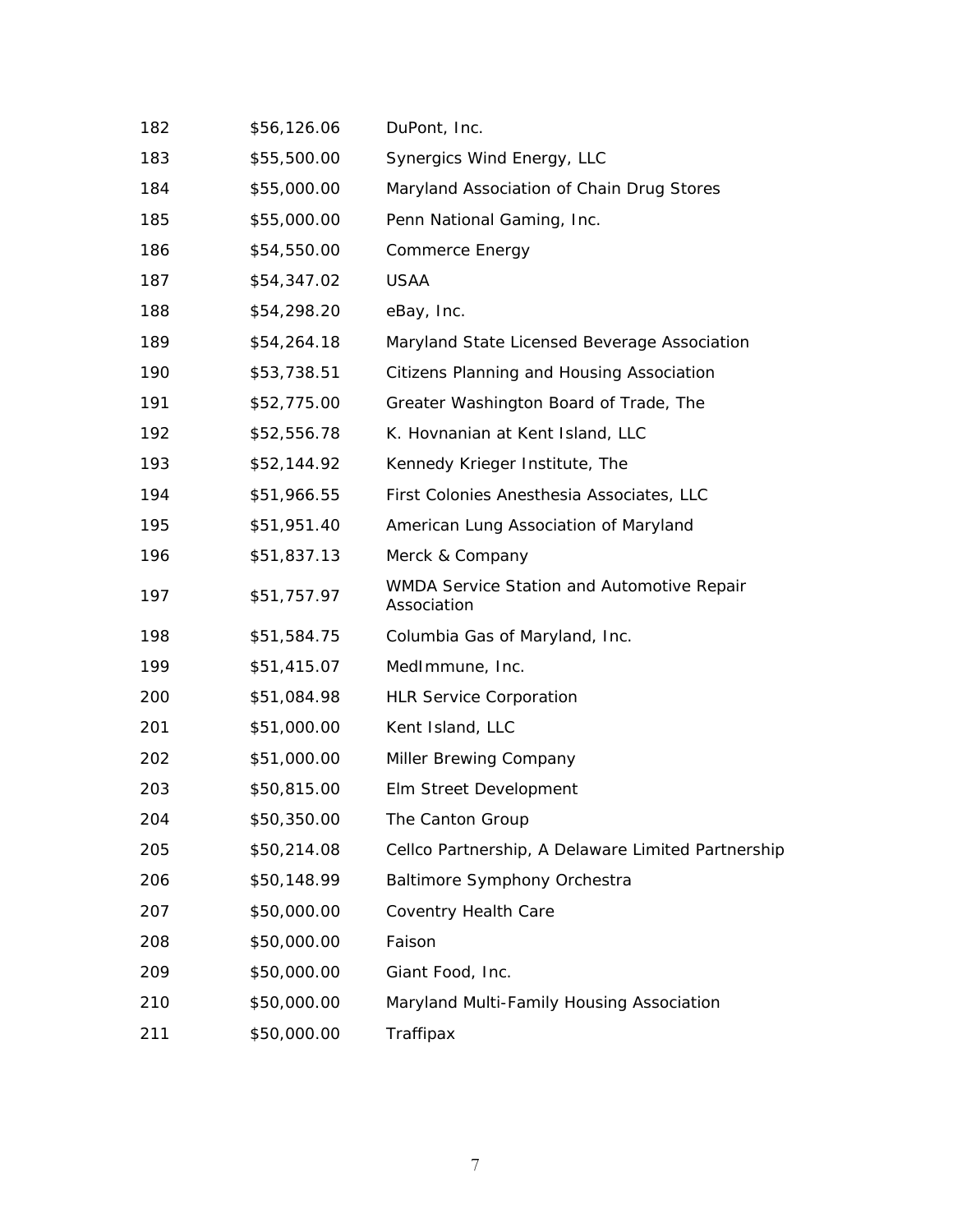# **APPENDIX B**

LOBBYISTS RECEIVING **\$50,000.00** OR MORE IN COMPENSATION ONE OR MORE EMPLOYERS

*November 1, 2006 - October 31, 2007*

#### **TOTAL AMOUNT LOBBYIST**

| 1  | \$1,151,314.47 | Alexander, Gary R.         |
|----|----------------|----------------------------|
| 2  | \$972,017.00   | Rozner, Joel D.            |
| 3  | \$830,276.00   | Johansen, Michael V        |
| 4  | \$781,902.00   | Stierhoff, John R.         |
| 5  | \$728,084.62   | Shaivitz, Robin F.         |
| 6  | \$724,882.00   | Enten, D. Robert           |
| 7  | \$645,500.00   | Manis, Nicholas G.         |
| 8  | \$636,412.00   | Proctor, Jr., Gregory S.   |
| 9  | \$631,000.00   | Evans, Gerard E.           |
| 10 | \$625,679.64   | Pitcher, J. William        |
| 11 | \$572,106.45   | Bereano, Bruce C.          |
| 12 | \$556,496.00   | Rasmussen, Dennis F.       |
| 13 | \$546,429.14   | Taylor, Jr., Casper R.     |
| 14 | \$522,808.00   | Rifkin, Alan M.            |
| 15 | \$467,371.41   | Popham, Bryson F.          |
| 16 | \$463,100.00   | Lanier, Ivan V.            |
| 17 | \$461,418.39   | Powell, Michael C.         |
| 18 | \$439,048.62   | Schwartz, III, Joseph A.   |
| 19 | \$410,553.15   | Tiburzi, Paul A            |
| 20 | \$401,531.66   | Battle, J. Kenneth         |
| 21 | \$374,809.50   | Miedusiewski, American Joe |
| 22 | \$367,111.00   | Perry, Timothy A.          |
| 23 | \$340,310.00   | Hoffman, Barbara A.        |
| 24 | \$339,039.00   | Cowen, Lee                 |
| 25 | \$323,096.00   | Boston, III, Frank D.      |
| 26 | \$318,000.00   | Cooper, Linda              |
| 27 | \$308,912.92   | Collins, Carville B.       |
| 28 | \$305,100.00   | Kasemeyer, Pamela M.       |
| 29 | \$303,133.28   | Bonnett, Carolyn T.        |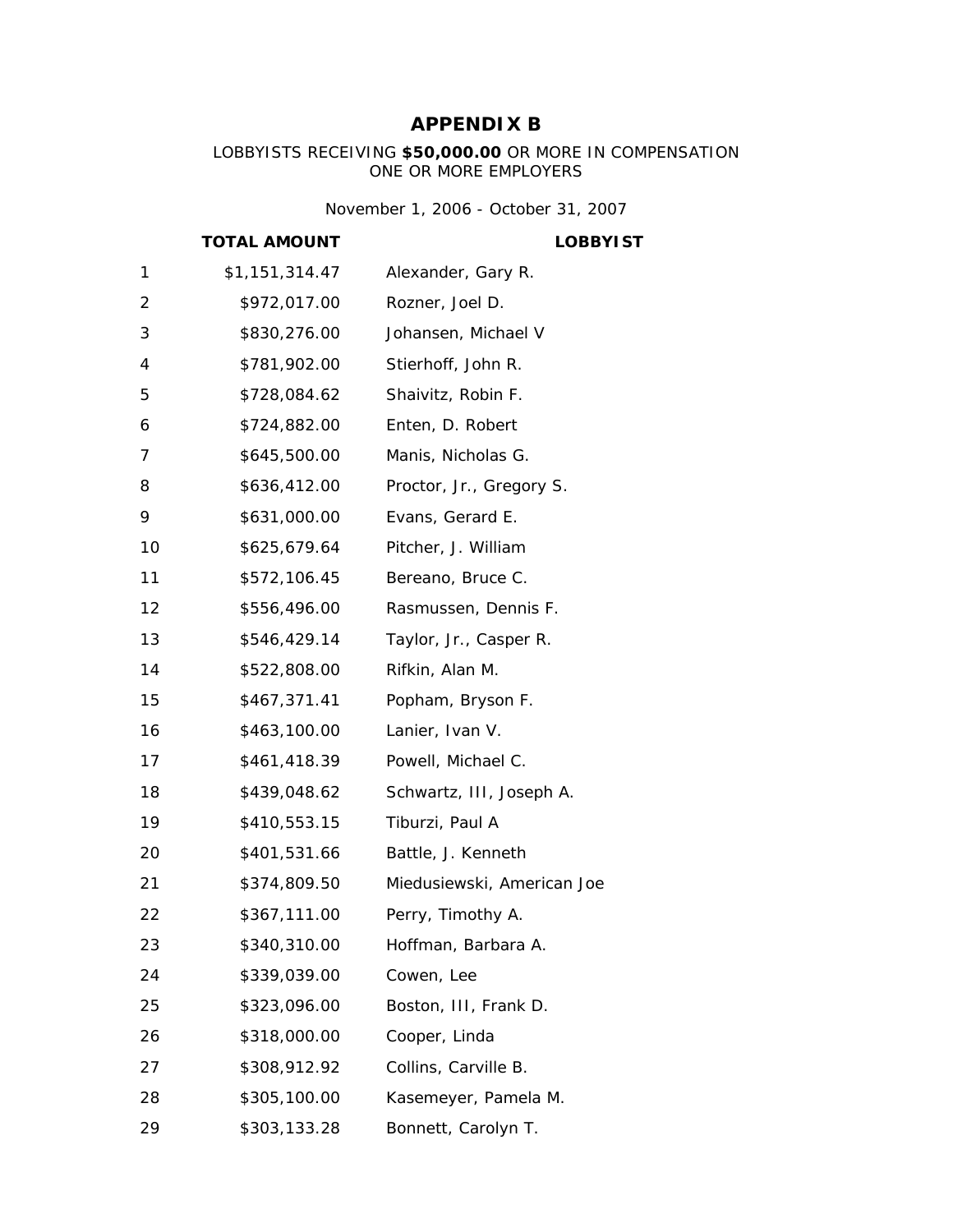| 30 | \$301,925.69 | Doherty, Jr., Daniel T.  |
|----|--------------|--------------------------|
| 31 | \$277,800.00 | Aery, Shaila R.          |
| 32 | \$277,136.85 | Brocato, Barbara M.      |
| 33 | \$259,500.00 | Burner, Gene L.          |
| 34 | \$252,120.50 | O'Doherty, Damian C.     |
| 35 | \$250,833.00 | Arrington, Michael       |
| 36 | \$240,000.00 | Frye, Neely T.           |
| 37 | \$239,868.00 | Canning, Michael F.      |
| 38 | \$230,900.00 | Rivkin, Deborah R.       |
| 39 | \$222,354.00 | Burns, Kimberly M.       |
| 40 | \$220,203.58 | Harris Jones, Lisa       |
| 41 | \$214,177.00 | Gally, Eric              |
| 42 | \$207,000.00 | DiPietro, Christopher V. |
| 43 | \$205,092.28 | Andryszak, John A.       |
| 44 | \$204,500.00 | Genn, Gil                |
| 45 | \$203,290.00 | Levitan, Laurence        |
| 46 | \$201,050.00 | Opara, Clay C.           |
| 47 | \$197,595.93 | Johnson, Robert G.       |
| 48 | \$195,095.87 | Carroll, Jr., David H.   |
| 49 | \$195,095.87 | Sidh, Sushant            |
| 50 | \$192,192.38 | Wilkins, Barbara J.      |
| 51 | \$187,299.61 | Kress, William A.        |
| 52 | \$181,545.00 | Miles, William R.        |
| 53 | \$181,339.33 | Ornstein, Chantel R.     |
| 54 | \$178,050.00 | Gisriel, Michael U.      |
| 55 | \$176,143.33 | Dyke, Jr., James W.      |
| 56 | \$175,000.00 | Valentino-Benitez, Ellen |
| 57 | \$173,891.06 | Bellamy, Lorenzo M.      |
| 58 | \$172,929.25 | Saquella, Thomas S.      |
| 59 | \$170,000.00 | Looney, Sean M.          |
| 60 | \$165,000.00 | Hill, Denise             |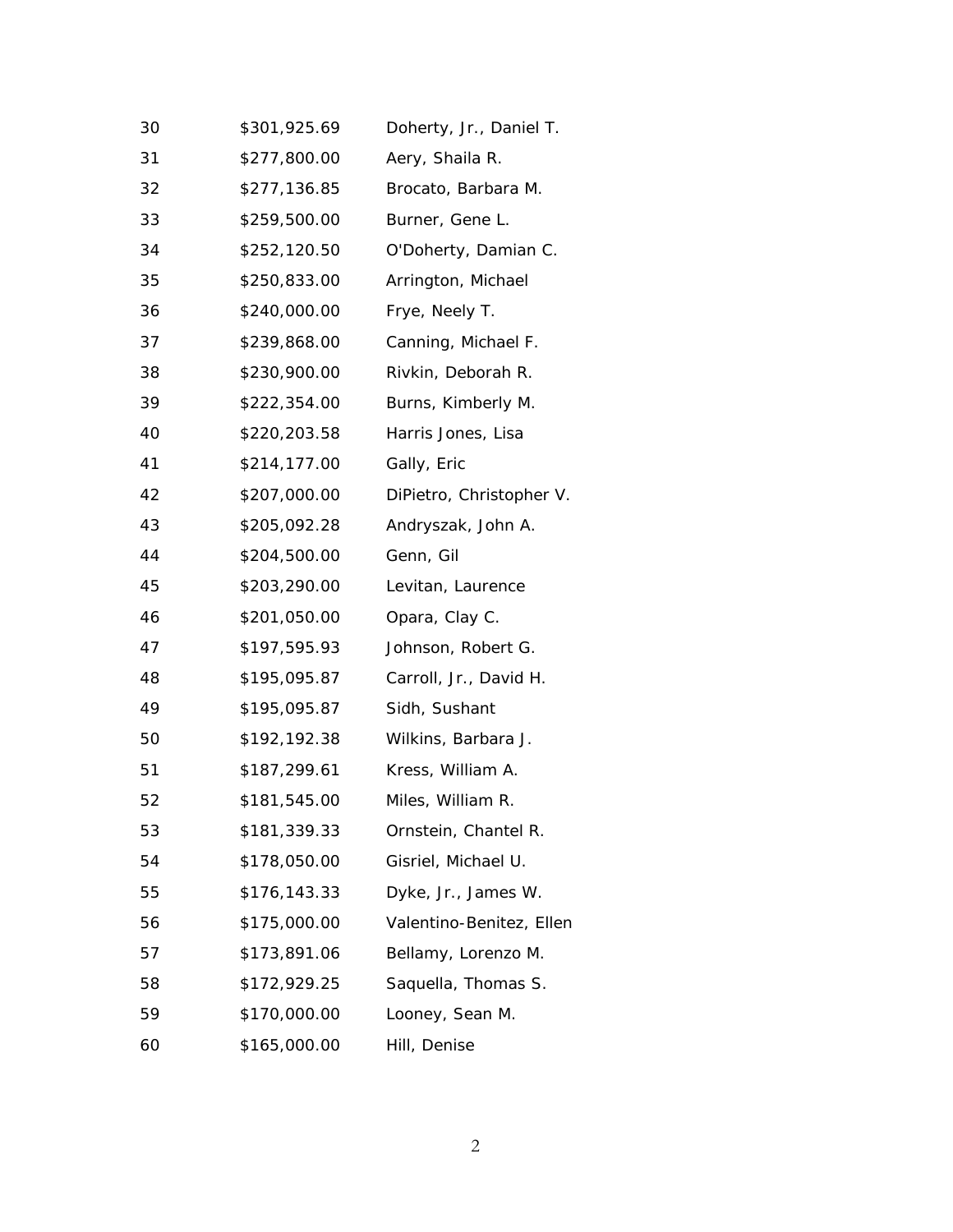| 61 | \$145,000.00 | Loughran, Kathleen G.      |
|----|--------------|----------------------------|
| 62 | \$140,004.00 | McCoy, Dennis C.           |
| 63 | \$134,698.50 | Lucchi, Leonard L.         |
| 64 | \$133,825.00 | Elliott, Robyn S.          |
| 65 | \$130,500.00 | Manis, George N.           |
| 66 | \$127,933.32 | Powers, Hannah J.          |
| 67 | \$126,760.00 | Goldstein, Franklin        |
| 68 | \$123,883.63 | Zellmer, Jeffrie           |
| 69 | \$122,000.00 | Townsend, Pegeen           |
| 70 | \$119,866.76 | Waranch, Nan A.            |
| 71 | \$118,739.00 | Hanna Anderson, Tiffany C. |
| 72 | \$115,800.00 | Neil, John B.              |
| 73 | \$113,800.25 | Quinn, Brian M.            |
| 74 | \$111,011.00 | Lewis, Thomas              |
| 75 | \$110,875.00 | Montgomery III, Richard A. |
| 76 | \$110,007.66 | Weisel, Meredith R.        |
| 77 | \$108,913.00 | Bryant, Eric L.            |
| 78 | \$107,000.00 | Wise, J. Steven            |
| 79 | \$106,901.89 | Murphy, Kathleen M.        |
| 80 | \$106,720.24 | Wood, Paul G.              |
| 81 | \$103,000.00 | Carter, W. Minor           |
| 82 | \$96,050.00  | Kelly, James M.            |
| 83 | \$93,119.11  | Antoun, Mary A.            |
| 84 | \$92,631.00  | Harting, Marta D.          |
| 85 | \$91,388.00  | Roddy, Patrick H.          |
| 86 | \$90,619.35  | Ciekot, Ann T.             |
| 87 | \$90,000.00  | Kimsey, Anna               |
| 88 | \$86,242.00  | Casey, William F.          |
| 89 | \$85,669.38  | Hoover, Lesa N.            |
| 90 | \$84,978.00  | Thompson, Melvin R.        |
| 91 | \$82,500.00  | Wyatt, Joseph R.           |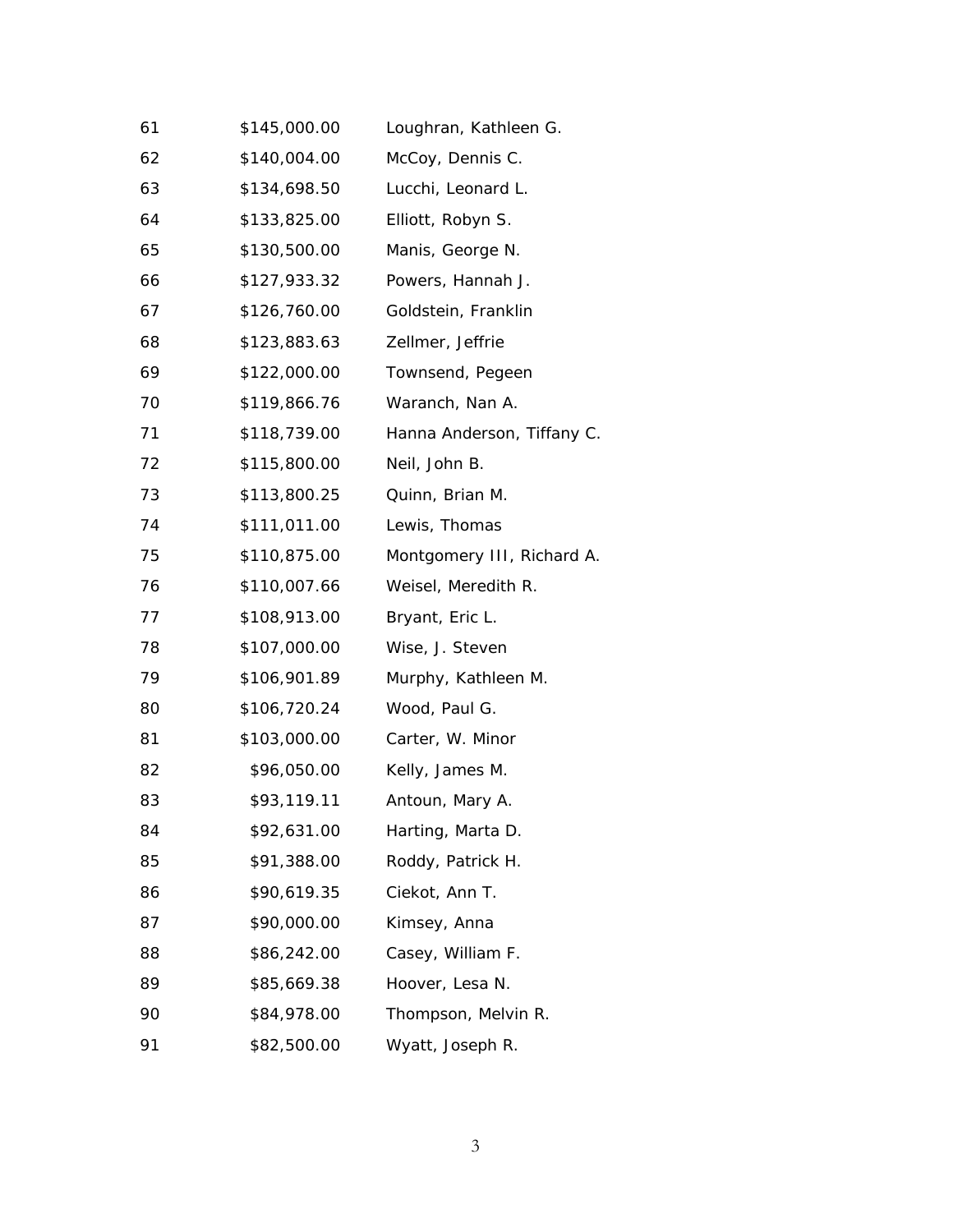| 92  | \$82,473.00 | Castelli, William A.              |
|-----|-------------|-----------------------------------|
| 93  | \$81,500.00 | Matricciani, Denise M.            |
| 94  | \$81,000.00 | Maloney, Kathleen M.              |
| 95  | \$80,312.50 | Doolan, Devin J.                  |
| 96  | \$80,000.00 | Lininger, Brett Stewart           |
| 97  | \$77,897.86 | Richardson, Jr., Lawrence Anthony |
| 98  | \$76,300.00 | Arabia, Steven L.                 |
| 99  | \$76,250.00 | Mitchell, Van T.                  |
| 100 | \$76,000.00 | Sokolowski, Paul                  |
| 101 | \$75,015.00 | Woolums, John R.                  |
| 102 | \$75,000.00 | Jepson, Robert                    |
| 103 | \$74,100.00 | Neily, Alice J.                   |
| 104 | \$73,334.90 | Douglas, Robert C.                |
| 105 | \$72,548.33 | Doherty, Frances P.               |
| 106 | \$72,000.00 | Cunningham, Billy Joe             |
| 107 | \$72,000.00 | Lamb, Todd                        |
| 108 | \$71,687.00 | Doyle, III, James J.              |
| 109 | \$71,625.00 | Sheehan, Lorraine M.              |
| 110 | \$69,956.03 | Groves, Jason L.                  |
| 111 | \$66,539.00 | Bellissimo, Toni A.               |
| 112 | \$66,448.00 | Cobbs, Drew P.                    |
| 113 | \$66,443.00 | Topping, Jeffrey J.               |
| 114 | \$65,000.00 | Cohen, Harold A.                  |
| 115 | \$65,000.00 | Kelly, Clare Marie                |
| 116 | \$65,000.00 | Kreseski, Steven L.               |
| 117 | \$64,387.97 | Feinroth, Mark                    |
| 118 | \$63,733.00 | Bjarekull, Tina M.                |
| 119 | \$63,384.98 | Mitchell, Susan N.                |
| 120 | \$60,000.00 | Nelson, Timmy Theron              |
| 121 | \$59,600.00 | Fowlkes, Lyle                     |
| 122 | \$58,500.00 | Horrigan, F. Peter                |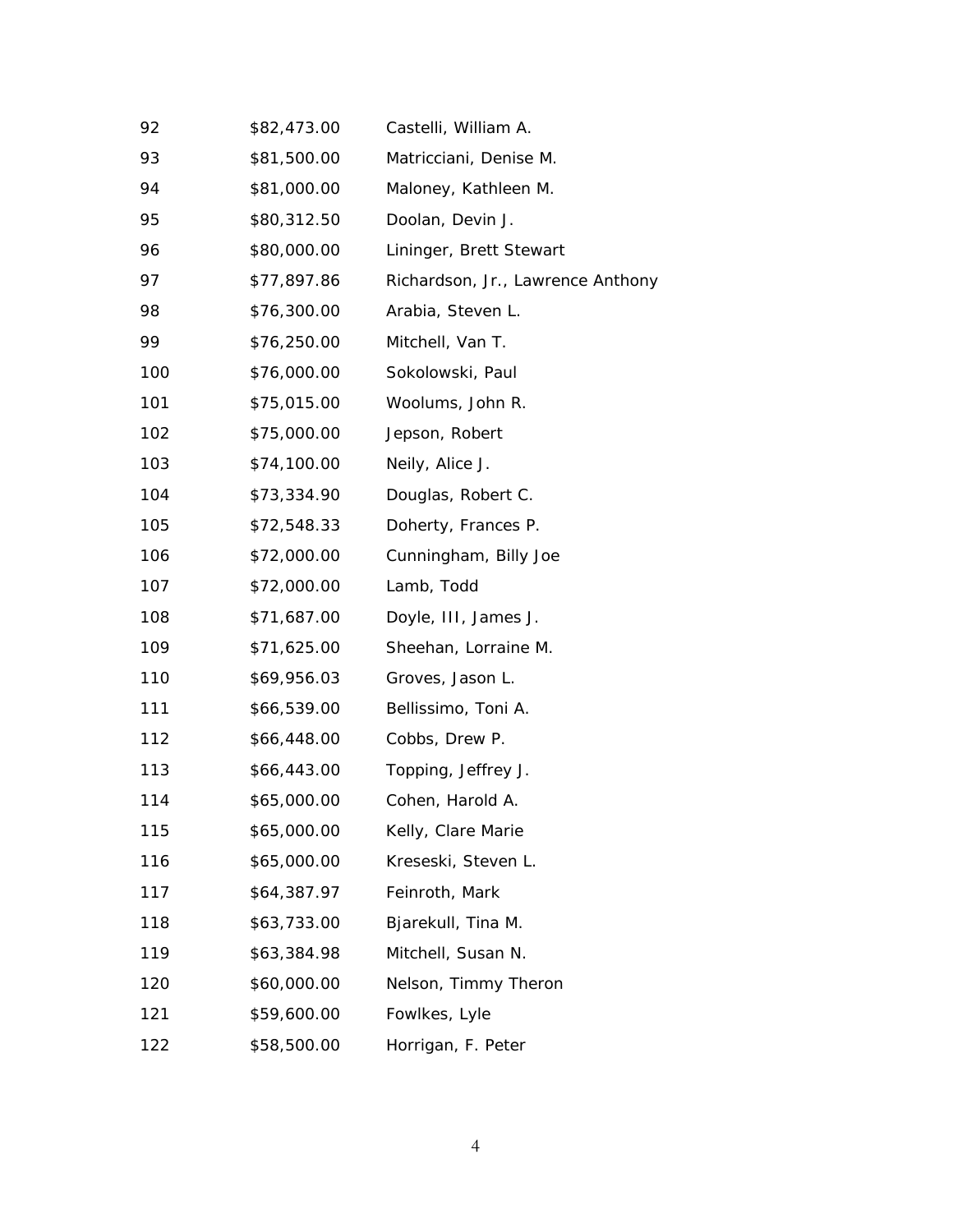| 123 | \$57,625.61 | Saquella, Diana K.    |
|-----|-------------|-----------------------|
| 124 | \$57,000.00 | Hawk, Wynee E.        |
| 125 | \$56,000.00 | Fedder, Michaeline R. |
| 126 | \$55,000.00 | Purnell, I. Vanessa   |
| 127 | \$54,668.56 | Ottaviani, Adrienne   |
| 128 | \$54,000.00 | Poor, Stephen         |
| 129 | \$53,375.00 | Connelly, Valerie T.  |
| 130 | \$52,000.00 | Robbins, Jr., Earl H. |
| 131 | \$51,000.00 | Kitzmiller, John P.   |
| 132 | \$50,196.00 | Tyson, Herb           |
| 133 | \$50,000.00 | DeJuliis, Connie      |
| 134 | \$50,000.00 | Jones, Tim T.         |
| 135 | \$50,000.00 | Kauffman, Danna L.    |
| 136 | \$50,000.00 | Scher, Barry F.       |
| 137 | \$50,000.00 | Scott, Andrew J.      |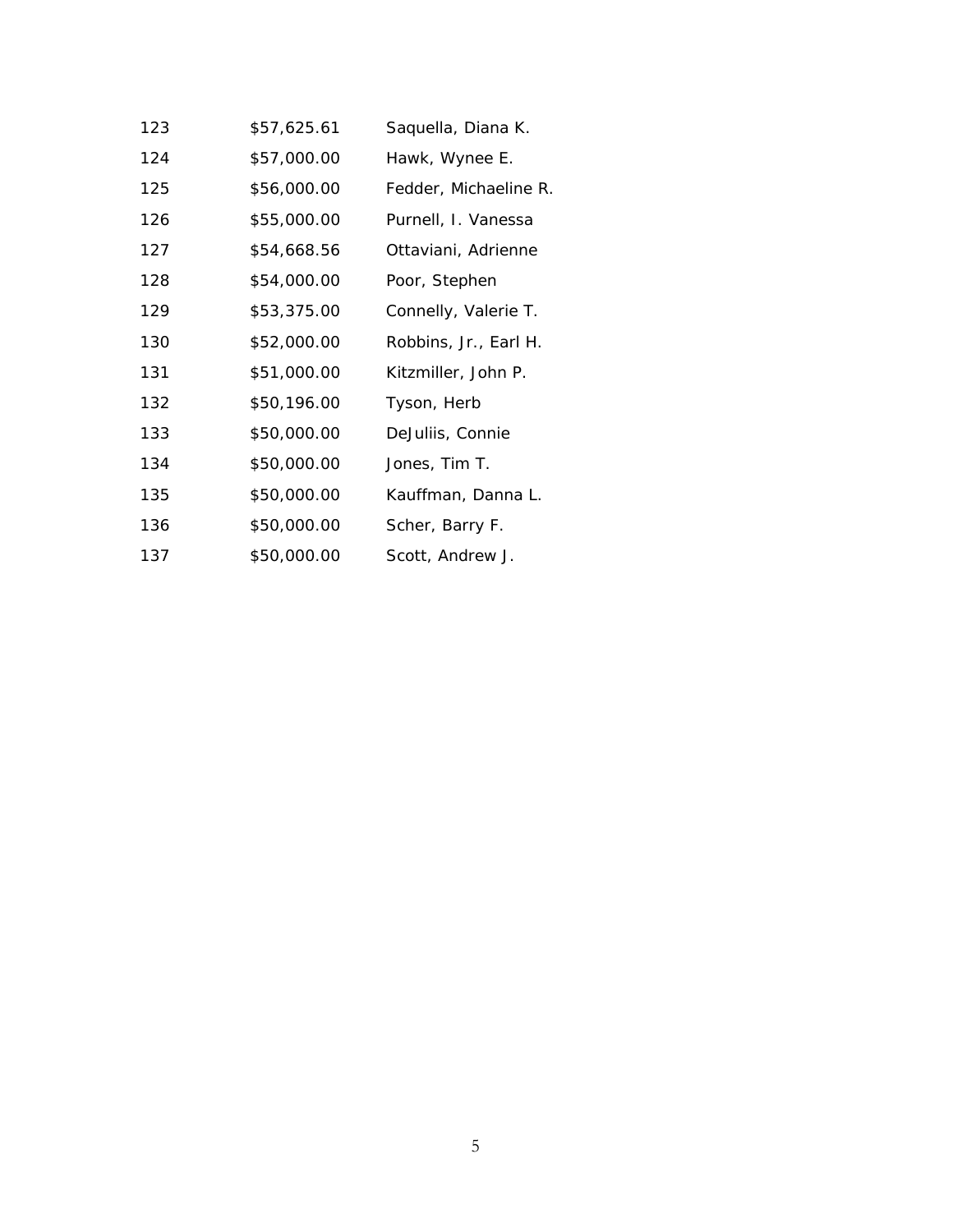## **APPENDIX C**

### EXPENDITURES ON SPECIAL EVENTS

*November 1, 2006 - October 31, 2007*

| <b>Group Invited</b>                                           | <b>Number</b><br>of Times<br><b>Invited</b> | <b>Total</b> |
|----------------------------------------------------------------|---------------------------------------------|--------------|
| Anne Arundel County Delegation                                 | 10                                          | \$17,587.10  |
| <b>Baltimore City Delegation</b>                               | 16                                          | \$97,979.32  |
| <b>Baltimore County Delegation</b>                             | 19                                          | \$98,781.21  |
| <b>Carroll County Delegation</b>                               | 5                                           | \$8,370.97   |
| <b>General Assembly</b>                                        | 101                                         | \$866,774.37 |
| <b>Harford County Delegation</b>                               | 7                                           | \$8,864.31   |
| House Appropriations Committee                                 | 11                                          | \$20,239.23  |
| House Economic Matters Committee                               | 26                                          | \$59,684.08  |
| House Environmental Matters Committee                          | 14                                          | \$31,800.98  |
| House Health and Governmental Operations Committee             | 22                                          | \$48,635.96  |
| House Judiciary Committee                                      | 12                                          | \$22,630.95  |
| House of Delegates                                             | 6                                           | \$43,873.14  |
| House Rules and Executive Nominations Committee                | 1                                           | \$203.70     |
| House Ways and Means Committee                                 | 12                                          | \$97,211.40  |
| <b>Howard County Delegation</b>                                | 10                                          | \$45,005.29  |
| Lower Eastern Shore Delegation                                 | 7                                           | \$11,627.18  |
| Montgomery County Delegation                                   | 22                                          | \$147,211.32 |
| Prince George 's County Delegation                             | 16                                          | \$122,134.12 |
| Senate                                                         | 8                                           | \$49,423.79  |
| Senate Budget and Taxation Committee                           | 21                                          | \$92,619.38  |
| Senate Education Business and Administration Committee         | 1                                           | \$203.70     |
| Senate Education Health and Environmental Affairs<br>Committee | 19                                          | \$20,444.21  |
| Senate Executive Nominations Committee                         | 1                                           | \$203.70     |
| Senate Finance Committee                                       | 37                                          | \$48,567.04  |
| Senate Judicial Proceedings Committee                          | 12                                          | \$17,256.63  |
| Southern Maryland Delegation                                   | 5                                           | \$4,556.40   |
| <b>Upper Eastern Shore Delegation</b>                          | 6                                           | \$11,302.18  |
| Western Maryland Delegation                                    | 5                                           | \$34,487.89  |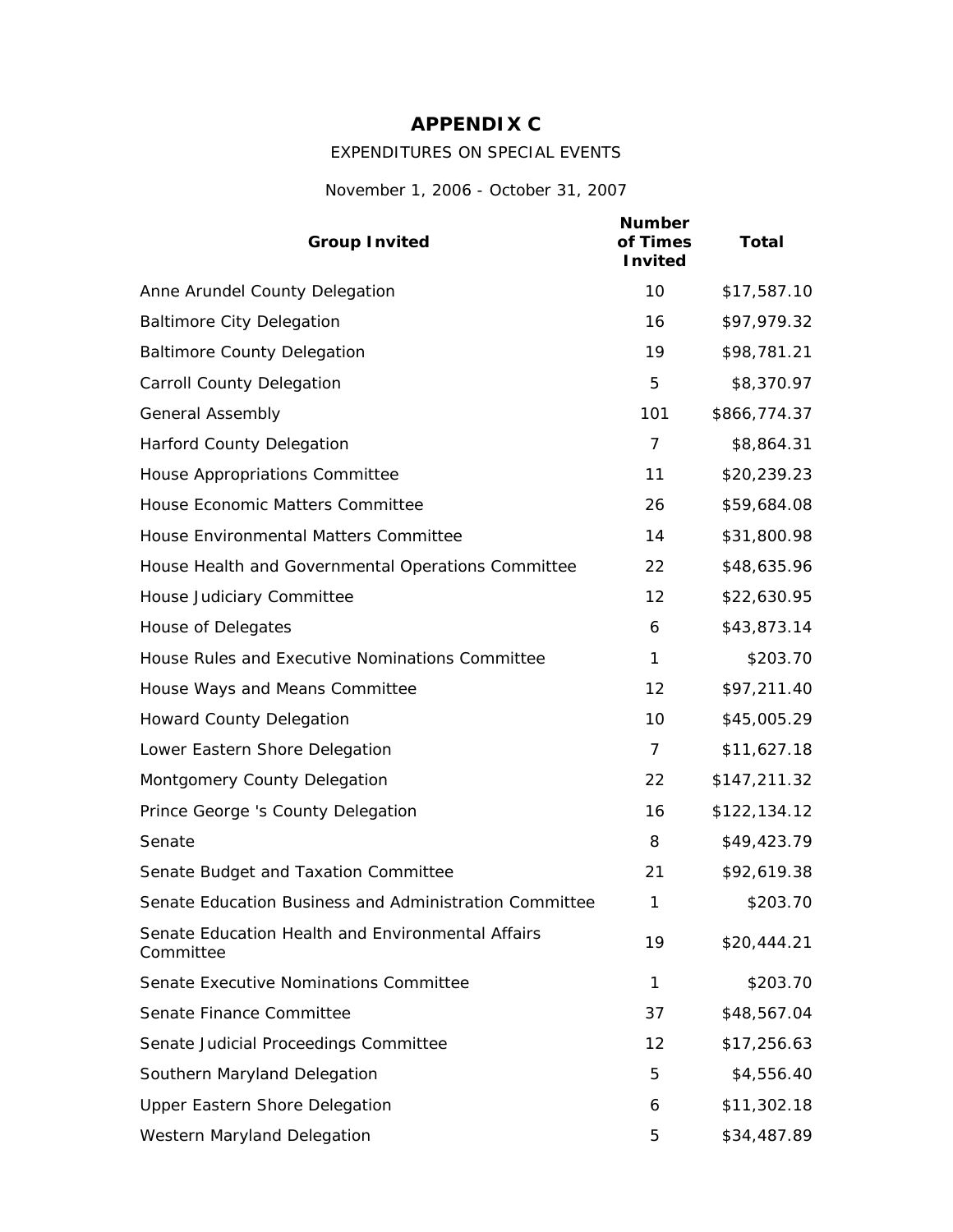TOTAL: \$2,027,679.58

(NOTE: Where more than one committee was invited to the same event for the purposes of this report, there may be a proportionate allocation.)